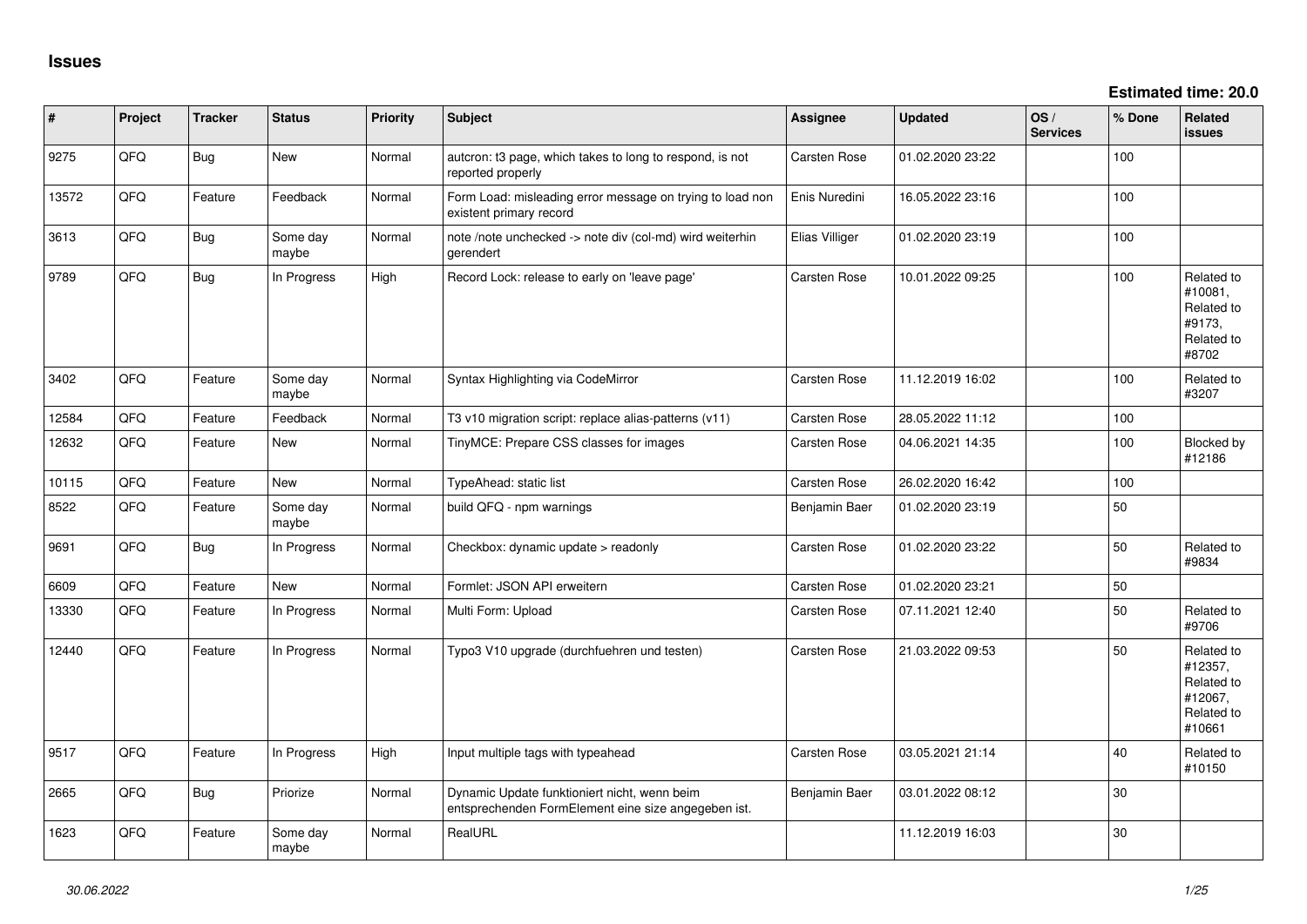| ∦     | Project | <b>Tracker</b> | <b>Status</b>     | <b>Priority</b> | <b>Subject</b>                                                                                                                               | Assignee     | <b>Updated</b>   | OS/<br><b>Services</b> | % Done         | Related<br><b>issues</b>                      |
|-------|---------|----------------|-------------------|-----------------|----------------------------------------------------------------------------------------------------------------------------------------------|--------------|------------------|------------------------|----------------|-----------------------------------------------|
| 10793 | QFQ     | Feature        | In Progress       | Normal          | <b>Update NPM Packages</b>                                                                                                                   | Carsten Rose | 07.09.2021 13:25 |                        | 30             |                                               |
| 5576  | QFQ     | <b>Bug</b>     | New               | Normal          | Using MySQL 'DROP' requires privilege - wich is not really<br>necessary.                                                                     | Carsten Rose | 01.02.2020 23:21 |                        | $\Omega$       |                                               |
| 4651  | QFQ     | <b>Bug</b>     | Some day<br>maybe | Normal          | "Loading document" Modal wird angezeigt bei uzhcd type=2<br>Ansicht                                                                          | Carsten Rose | 01.02.2020 23:20 |                        | $\Omega$       |                                               |
| 4441  | QFQ     | Bug            | Some day<br>maybe | Normal          | \$ SERVER Vars sollten nur aus dem Store genommen<br>werden - Code entsprechend anpassen.                                                    |              | 11.12.2019 16:02 |                        | $\Omega$       |                                               |
| 7101  | QFQ     | <b>Bug</b>     | Some day<br>maybe | Normal          | 'form' in SIP and 'report' - breaks                                                                                                          |              | 01.02.2020 23:20 |                        | $\Omega$       |                                               |
| 5942  | QFQ     | Feature        | Priorize          | Normal          | 'L' and 'type': append to links, generate via '_link' by using<br>'u:' .                                                                     | Carsten Rose | 01.02.2020 10:13 |                        | $\Omega$       |                                               |
| 3567  | QFQ     | Feature        | Some day<br>maybe | Low             | 'Save', 'Close', 'New' als FormElement                                                                                                       |              | 11.12.2019 16:02 |                        | $\Omega$       |                                               |
| 5768  | QFQ     | <b>Bug</b>     | Some day<br>maybe | Normal          | '{{pageLanguage:T}}' missing if QFQ is called via api                                                                                        | Carsten Rose | 01.02.2020 23:19 |                        | $\Omega$       |                                               |
| 4092  | QFQ     | <b>Bug</b>     | Some day<br>maybe | Normal          | 1) Logging verbessern wann welches FE warum ausgefuehrt   Carsten Rose<br>wird, 2) Documentation: Best Practice Template Group               |              | 01.02.2020 23:19 |                        | $\Omega$       | Related to<br>#3504                           |
| 3267  | QFQ     | Feature        | Some day<br>maybe | Normal          | 2 Forms auf einer Seite: real + Read only                                                                                                    | Carsten Rose | 11.12.2019 16:03 |                        | $\overline{0}$ |                                               |
| 12269 | QFQ     | Feature        | <b>New</b>        | Normal          | 2FA - Login                                                                                                                                  | Carsten Rose | 03.05.2021 20:45 |                        | $\Omega$       |                                               |
| 5548  | QFQ     | Feature        | Some day<br>maybe | Normal          | 801 Textfiles/Scriptfiles als Thumbnail                                                                                                      | Carsten Rose | 07.03.2022 16:26 |                        | $\Omega$       |                                               |
| 12544 | QFQ     | Feature        | New               | High            | a) ' AS _link' new also as ' AS _format', b) sortierung via<br>'display: none;', c) '_format' benoeitgt nicht zwingend<br>u/U/p/m/z/d        | Carsten Rose | 14.12.2021 16:03 |                        | $\mathbf 0$    |                                               |
| 3666  | QFQ     | Feature        | Some day<br>maybe | Normal          | a) Performance Messung: mysql_real_escape_string() im<br>Vergleich zu str_replace(), b) doppeltes Aufrufen von<br>mysql_real_escape_string() | Carsten Rose | 11.12.2019 16:02 |                        | $\Omega$       |                                               |
| 12038 | QFQ     | Feature        | New               | Normal          | a) STORE_VAR: filenameOnlyStripUniq, b) SP:<br>QSTRIPUNIQ()                                                                                  |              | 17.02.2021 23:55 |                        | $\Omega$       |                                               |
| 11535 | QFQ     | Feature        | <b>New</b>        | Normal          | Ability to create SQL columns in frontend QFQ forms                                                                                          |              | 17.11.2020 12:11 |                        | 0              |                                               |
| 11715 | QFQ     | <b>Bug</b>     | New               | Normal          | acceptZeroAsRequired and requiredOffButMark do not<br>coincide                                                                               |              | 08.12.2020 12:13 |                        | l n            |                                               |
| 3942  | QFQ     | Feature        | Some day<br>maybe | Normal          | Action Elemente: neu generierte IDs via FE weitergeben                                                                                       | Carsten Rose | 11.12.2019 16:03 |                        | $\mathbf{0}$   | Related to<br>#3941                           |
| 12412 | QFQ     | Feature        | <b>New</b>        | Normal          | Action/Escape qualifier 'e' (empty), '0': if given, an empty<br>string (or '0') will be treated as 'not found'                               | Carsten Rose | 08.05.2021 09:40 |                        | $\Omega$       | Related to<br>#12413,<br>Related to<br>#10012 |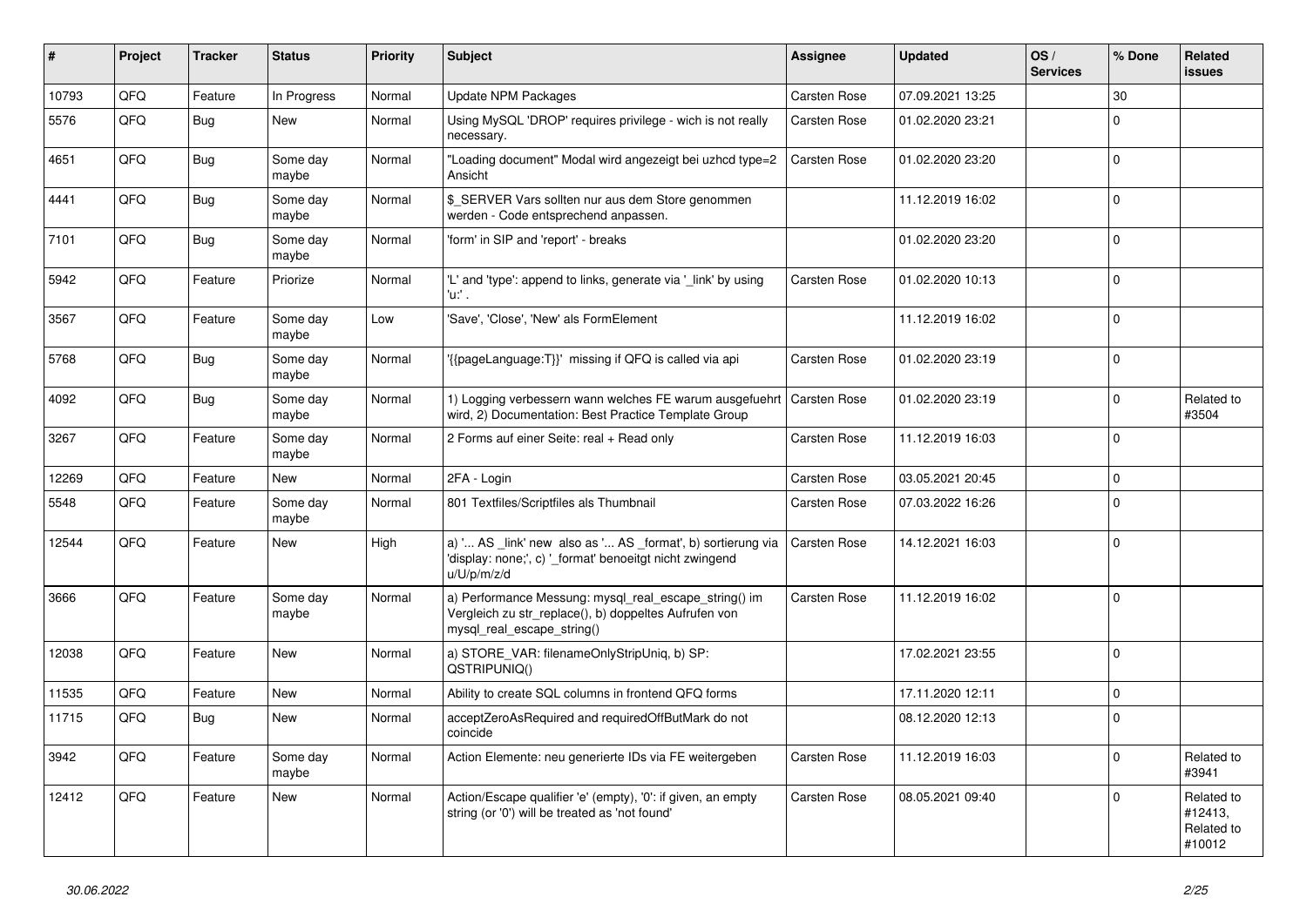| #     | Project | <b>Tracker</b> | <b>Status</b>     | <b>Priority</b> | <b>Subject</b>                                                         | <b>Assignee</b>     | <b>Updated</b>   | OS/<br><b>Services</b> | % Done      | Related<br><b>issues</b>                                                                                                                                              |
|-------|---------|----------------|-------------------|-----------------|------------------------------------------------------------------------|---------------------|------------------|------------------------|-------------|-----------------------------------------------------------------------------------------------------------------------------------------------------------------------|
| 5131  | QFQ     | Feature        | <b>New</b>        | Normal          | Activate Spin Gear ('wait/busy' indicator) via LINK attribute          | Carsten Rose        | 01.02.2020 23:21 |                        | 0           |                                                                                                                                                                       |
| 7342  | QFQ     | Feature        | New               | Normal          | add content = hide_this                                                | Carsten Rose        | 01.02.2020 23:21 |                        | 0           |                                                                                                                                                                       |
| 10979 | QFQ     | Feature        | New               | Normal          | Ajax Calls an API - dataReport                                         | Carsten Rose        | 11.05.2022 12:15 |                        | 0           |                                                                                                                                                                       |
| 8962  | QFQ     | Feature        | New               | High            | allow for form fields with identical names                             | Carsten Rose        | 03.05.2021 21:14 |                        | 0           |                                                                                                                                                                       |
| 14320 | QFQ     | Feature        | ToDo              | Normal          | Allow specific HTML Tags and Attributes: general, TinyMCE              | Enis Nuredini       | 17.06.2022 10:44 |                        | 0           | Related to<br>#12664,<br>Related to<br>#12039,<br>Related to<br>#11702,<br>Related to<br>#7239,<br>Related to<br>#3708,<br>Related to<br>#3646,<br>Related to<br>#880 |
| 9281  | QFQ     | <b>Bug</b>     | Some day<br>maybe | Normal          | Allow STRICT_TRANS_TABLES                                              | Carsten Rose        | 02.01.2021 18:43 |                        | 0           |                                                                                                                                                                       |
| 3848  | QFQ     | Feature        | Some day<br>maybe | High            | Antivirus check fuer Upload files in qfq?                              | Carsten Rose        | 03.05.2021 21:14 |                        | 0           | Related to<br>#4131                                                                                                                                                   |
| 12119 | QFQ     | Feature        | New               | Normal          | AS paged: error message missing if there ist no 'r' argument.          | Carsten Rose        | 03.05.2021 20:51 |                        | 0           |                                                                                                                                                                       |
| 14077 | QFQ     | <b>Bug</b>     | New               | Normal          | As _link: Attribute 'class' missing by r:1 and r:3 - but should<br>set | Carsten Rose        | 28.05.2022 11:02 |                        | 0           | Related to<br>#5342,<br>Related to<br>#4343                                                                                                                           |
| 13945 | QFQ     | Feature        | New               | Normal          | As _link: content before/after link                                    | Enis Nuredini       | 28.05.2022 11:01 |                        | 0           | Related to<br>#12262                                                                                                                                                  |
| 14233 | QFQ     | <b>Bug</b>     | New               | Normal          | AS _link: question - HTML is not rendered                              | Carsten Rose        | 28.05.2022 11:02 |                        | 0           |                                                                                                                                                                       |
| 3947  | QFQ     | Feature        | Some day<br>maybe | Normal          | Attack detectect: logout current user                                  | Carsten Rose        | 11.12.2019 16:03 |                        | 0           | Related to<br>#5458,<br>Related to<br>#6299                                                                                                                           |
| 6299  | QFQ     | Feature        | Some day<br>maybe | Normal          | Attack detection: log table with invalid SIP access                    |                     | 11.12.2019 16:02 |                        | $\mathbf 0$ | Related to<br>#3947                                                                                                                                                   |
| 11522 | QFQ     | <b>Bug</b>     | New               | Normal          | Aus/Einblenden von Reitern                                             |                     | 13.11.2020 14:58 |                        | 0           |                                                                                                                                                                       |
| 10890 | QFQ     | <b>Bug</b>     | New               | Normal          | AutoCron hangs                                                         |                     | 20.07.2020 13:56 |                        | 0           |                                                                                                                                                                       |
| 4250  | QFQ     | Feature        | New               | Normal          | AutoCron in QFQ via PHP                                                | <b>Carsten Rose</b> | 01.02.2020 23:21 |                        | 0           | Related to<br>#3292,<br>Related to<br>#3291                                                                                                                           |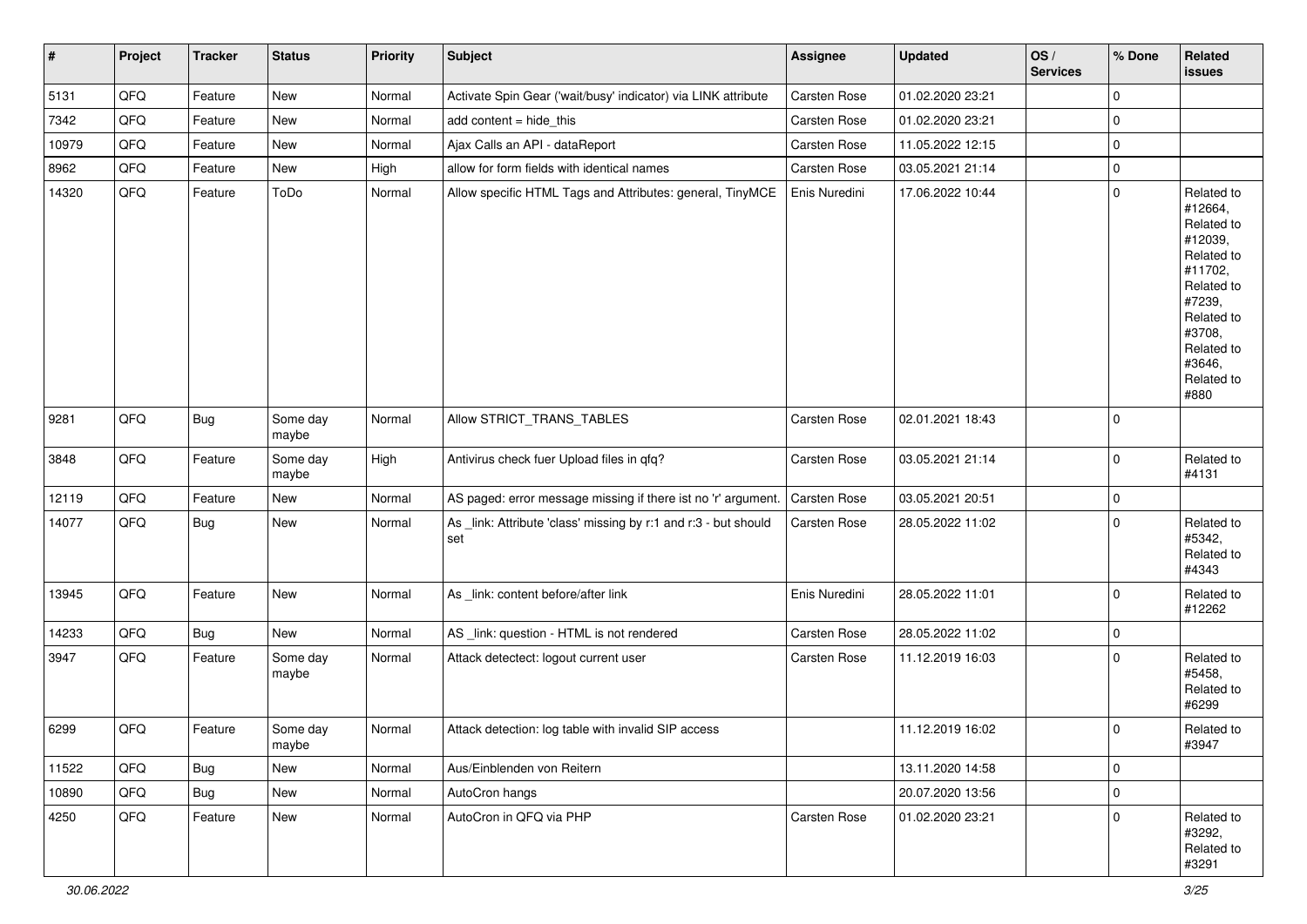| #     | Project | <b>Tracker</b> | <b>Status</b>     | <b>Priority</b> | <b>Subject</b>                                                                                       | <b>Assignee</b>     | <b>Updated</b>   | OS/<br><b>Services</b> | % Done      | Related<br><b>issues</b>                      |
|-------|---------|----------------|-------------------|-----------------|------------------------------------------------------------------------------------------------------|---------------------|------------------|------------------------|-------------|-----------------------------------------------|
| 12146 | QFQ     | Feature        | New               | Normal          | Autocron Job: Anzeigen wann der naechste Job ausgefuehrt<br>wird, resp das er nicht ausgefuehrt wird | Carsten Rose        | 15.03.2021 15:23 |                        | $\mathbf 0$ |                                               |
| 3291  | QFQ     | Feature        | Some day<br>maybe | Normal          | AutoCron websiteToken                                                                                | Carsten Rose        | 11.12.2019 16:02 |                        | $\Omega$    | Related to<br>#4250                           |
| 8431  | QFQ     | Bug            | New               | High            | autocron.php with wrong path                                                                         | Carsten Rose        | 03.05.2021 21:14 |                        | $\mathbf 0$ |                                               |
| 13647 | QFQ     | Bug            | New               | Normal          | Autofocus funktioniert nicht auf Chrome                                                              | Benjamin Baer       | 19.03.2022 17:44 |                        | $\Omega$    |                                               |
| 7452  | QFQ     | Feature        | Some day<br>maybe | Normal          | automate deployment new QFQ version                                                                  | Carsten Rose        | 16.09.2021 15:10 |                        | $\mathbf 0$ |                                               |
| 13608 | QFQ     | Feature        | Some day<br>maybe | Normal          | Automatic Browser Language Redirect                                                                  | Enis Nuredini       | 17.06.2022 08:35 |                        | $\mathbf 0$ |                                               |
| 12452 | QFQ     | Feature        | Priorize          | Normal          | BaseURL: alsways with '/' at the end                                                                 | Carsten Rose        | 19.06.2022 13:45 |                        | $\Omega$    | Related to<br>#10782                          |
| 9346  | QFQ     | Feature        | Priorize          | Normal          | beforeSave: check if an upload is given                                                              | Carsten Rose        | 11.06.2021 21:18 |                        | $\mathbf 0$ |                                               |
| 3782  | QFQ     | Bug            | Priorize          | Normal          | Bei fehlerhafter Eingabe (z.B. Datum) sollte das erwartete<br>Format angezeigt werden                | Carsten Rose        | 01.02.2020 10:13 |                        | $\mathbf 0$ |                                               |
| 7106  | QFQ     | Feature        | Some day<br>maybe | Normal          | Beispiel Nummerierung von Rows in Report                                                             |                     | 11.12.2019 16:01 |                        | $\mathbf 0$ |                                               |
| 7105  | QFQ     | Feature        | Some day<br>maybe | Normal          | Beispiel wie man in einer zweiten Tabelle speichert.                                                 |                     | 11.12.2019 16:01 |                        | $\mathbf 0$ |                                               |
| 6288  | QFQ     | Feature        | Some day<br>maybe | Normal          | Best Practice: Erklaeren wie man ein Formular ganz in<br>'weiss' erstellen kann                      |                     | 11.12.2019 16:02 |                        | $\Omega$    |                                               |
| 11630 | QFQ     | Bug            | Feedback          | High            | Bitte check ob CALL() in 20.11.0 noch so funktioniert wie in<br>20.4.1                               | Enis Nuredini       | 28.05.2022 13:45 |                        | $\mathbf 0$ | Related to<br>#11325                          |
| 4194  | QFQ     | Feature        | In Progress       | Normal          | Bootstrap 4 ist jetzt offiziel                                                                       |                     | 03.05.2021 20:47 |                        | $\mathbf 0$ | Related to<br>#10114                          |
| 5783  | QFQ     | Feature        | Some day<br>maybe | Normal          | <b>BPMN View/Edit</b>                                                                                |                     | 11.12.2019 16:02 |                        | $\Omega$    |                                               |
| 12546 | QFQ     | Bug            | Feedback          | Normal          | Branch 'Development' - Unit Tests mit dirty workaround<br>angepasst                                  | Carsten Rose        | 19.03.2022 17:48 |                        | $\mathbf 0$ |                                               |
| 8520  | QFQ     | Feature        | Some day<br>maybe | Normal          | Bring QFQ to Composer                                                                                | Carsten Rose        | 16.09.2021 15:10 |                        | $\mathbf 0$ |                                               |
| 11893 | QFQ     | Feature        | New               | High            | Broken SIP: a) only report one time, b) only report in main<br>column                                | Carsten Rose        | 12.05.2021 12:13 |                        | $\mathbf 0$ | Related to<br>#12532,<br>Related to<br>#14187 |
| 9958  | QFQ     | Bug            | Priorize          | Normal          | Broken subrecord query: no error message                                                             | <b>Carsten Rose</b> | 05.02.2021 15:15 |                        | $\mathbf 0$ |                                               |
| 9177  | QFQ     | Bug            | <b>New</b>        | Normal          | Bug? QFQ tries to save an action FE, which has real<br>existing column name                          | Carsten Rose        | 01.02.2020 23:22 |                        | $\Omega$    |                                               |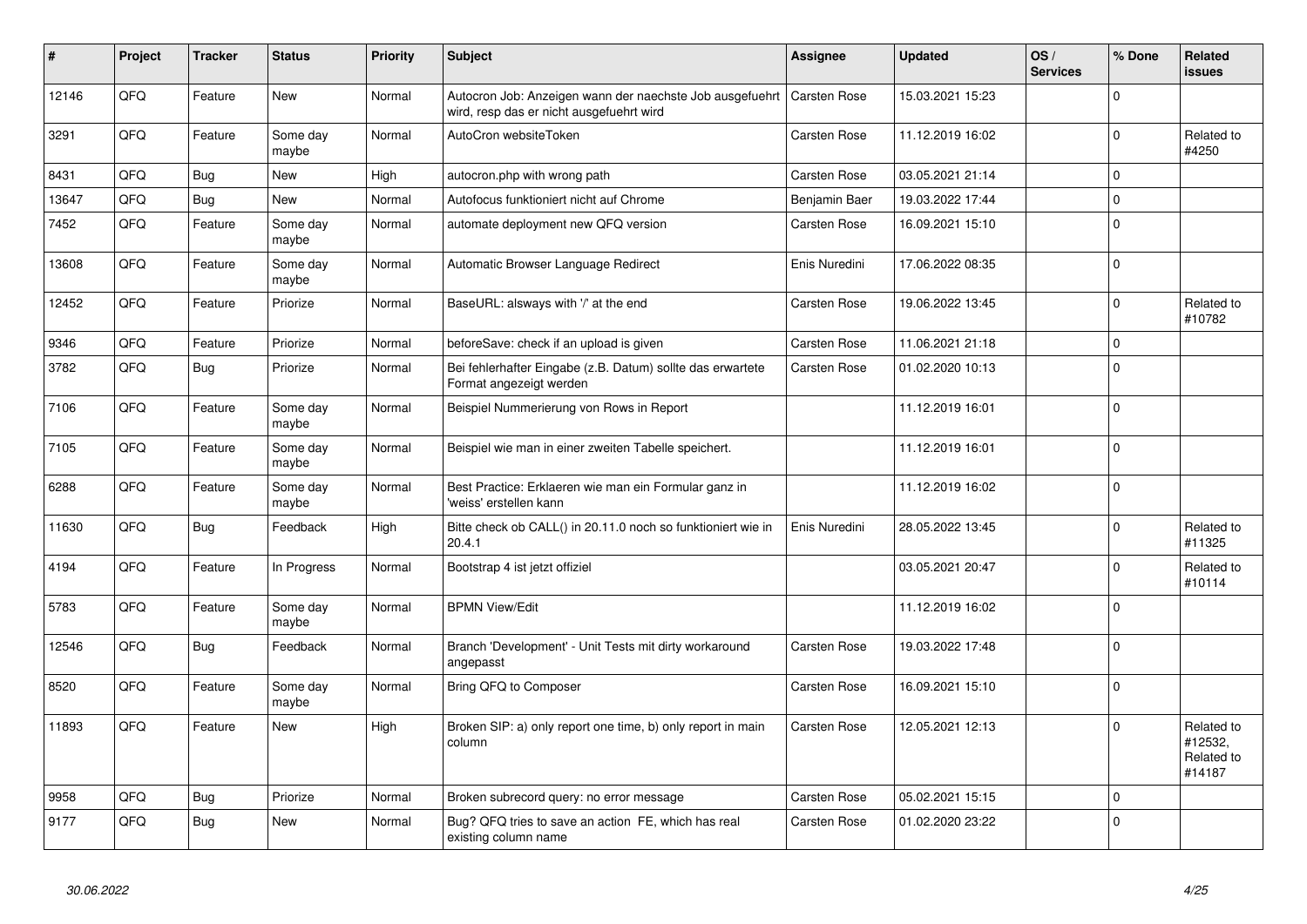| #     | Project | <b>Tracker</b> | <b>Status</b>     | <b>Priority</b> | <b>Subject</b>                                                                                                                | <b>Assignee</b> | <b>Updated</b>   | OS/<br><b>Services</b> | % Done      | Related<br><b>issues</b>                        |
|-------|---------|----------------|-------------------|-----------------|-------------------------------------------------------------------------------------------------------------------------------|-----------------|------------------|------------------------|-------------|-------------------------------------------------|
| 10716 | QFQ     | Feature        | Some day<br>maybe | Normal          | Business Logic mit Externen Skripten                                                                                          | Carsten Rose    | 16.09.2021 15:10 |                        | $\Omega$    | Related to<br>#10713.<br>Related to<br>#8217    |
| 9781  | QFQ     | Feature        | New               | Normal          | Button: CSS class to make buttons smaller                                                                                     | Carsten Rose    | 01.02.2020 23:22 |                        | $\mathbf 0$ |                                                 |
| 13467 | QFQ     | Feature        | New               | Normal          | ChangeLog Generator                                                                                                           | Carsten Rose    | 19.03.2022 17:46 |                        | $\Omega$    | Related to<br>#11460                            |
| 13451 | QFQ     | Bug            | New               | Normal          | Character Counter / Max Character: Problem in Safari                                                                          | Carsten Rose    | 15.04.2022 17:18 |                        | $\Omega$    |                                                 |
| 12474 | QFQ     | Feature        | New               | Normal          | Check BaseConfigURL if it is given and the the last char is '/'                                                               | Carsten Rose    | 03.05.2021 20:45 |                        | $\mathbf 0$ |                                                 |
| 9853  | QFQ     | Feature        | New               | Normal          | Check das SQL / QFQ / Mail Logfile geschrieben wird                                                                           |                 | 09.01.2020 11:15 |                        | $\mathbf 0$ |                                                 |
| 9669  | QFQ     | Bug            | Some day<br>maybe | Normal          | Checkbox / Template Group: radio/checkbox visible broken<br>after 'add'                                                       | Carsten Rose    | 16.06.2021 13:47 |                        | $\mathbf 0$ | Related to<br>#8091                             |
| 11752 | QFQ     | Bug            | New               | Normal          | checkbox renders multiple input elements with same name                                                                       | Carsten Rose    | 17.12.2020 14:58 |                        | $\Omega$    | Related to<br>#11750                            |
| 12163 | QFQ     | Feature        | <b>New</b>        | Normal          | Checkbox: table wrap                                                                                                          | Carsten Rose    | 03.05.2021 20:51 |                        | $\mathbf 0$ |                                                 |
| 11057 | QFQ     | Bug            | New               | High            | Checkboxes ohne span.checkmark im Report werden<br>ausgeblendet                                                               | Benjamin Baer   | 03.05.2021 21:12 |                        | $\Omega$    | Related to<br>#11039                            |
| 12476 | QFQ     | Feature        | New               | Normal          | clearMe: a) should trigger 'dirty', b) sticky on textarea resize                                                              | Benjamin Baer   | 04.01.2022 08:40 |                        | $\mathbf 0$ | Related to<br>#9528                             |
| 6870  | QFQ     | Feature        | Priorize          | Normal          | Click on '_link' triggers an API call                                                                                         | Benjamin Baer   | 03.01.2022 08:25 |                        | $\mathbf 0$ |                                                 |
| 4420  | QFQ     | Feature        | Some day<br>maybe | Normal          | Client: Local Storage - store the changes of a form, local in<br>the browser.                                                 | Benjamin Baer   | 11.12.2019 16:02 |                        | $\Omega$    |                                                 |
| 6715  | QFQ     | Feature        | Some day<br>maybe | Normal          | Code-Refactoring: dbArray vereinheitlichen                                                                                    | Carsten Rose    | 11.12.2019 16:02 |                        | $\Omega$    |                                                 |
| 7102  | QFQ     | Feature        | New               | Normal          | Comment sign in report: '#' and '--'                                                                                          | Carsten Rose    | 01.02.2020 23:21 |                        | $\mathbf 0$ |                                                 |
| 4279  | QFQ     | Bug            | Some day<br>maybe | High            | config.linkVars lost                                                                                                          | Carsten Rose    | 03.05.2021 21:14 |                        | $\mathbf 0$ |                                                 |
| 3349  | QFQ     | Bug            | Some day<br>maybe | Normal          | config.qfq.ini: a) vertraegt keine '=' im Value (z.B. Passwort),<br>b) Values sollten in ticks einschliessbar sein (spaces, ) | Carsten Rose    | 11.12.2019 16:02 |                        | $\mathbf 0$ |                                                 |
| 8082  | QFQ     | Feature        | Priorize          | High            | Contact form without saving record                                                                                            | Carsten Rose    | 07.12.2021 15:20 |                        | $\Omega$    | Related to<br>#8587,<br><b>Blocks</b><br>#11850 |
| 12714 | QFQ     | <b>Bug</b>     | New               | Normal          | Conversion of GIF to PDF broken when GIF contains Alpha.                                                                      | Carsten Rose    | 19.03.2022 17:49 |                        | $\mathbf 0$ |                                                 |
| 4650  | QFQ     | Feature        | Some day<br>maybe | Normal          | Convert html to doc/rtf                                                                                                       | Carsten Rose    | 01.02.2020 23:20 |                        | $\mathbf 0$ | Related to<br>#10704                            |
| 12327 | QFQ     | Bug            | New               | Normal          | Copy to clipboard: Glyphicon can not be changed                                                                               | Carsten Rose    | 27.12.2021 17:59 |                        | $\mathbf 0$ |                                                 |
| 12330 | QFQ     | Feature        | New               | Normal          | Copy to input field / text area / TinyMCE                                                                                     | Carsten Rose    | 07.04.2021 09:01 |                        | $\mathbf 0$ |                                                 |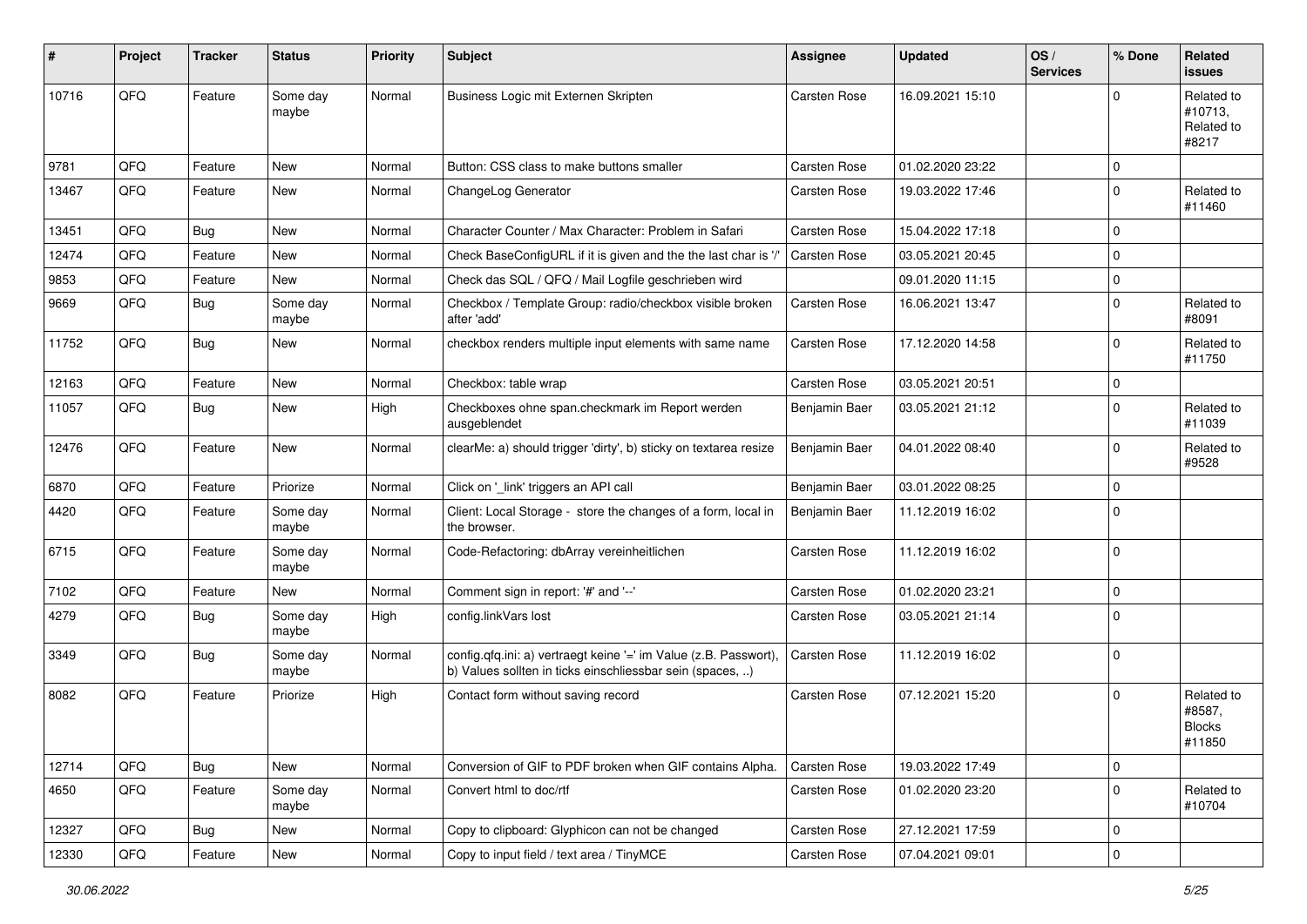| #     | Project | <b>Tracker</b> | <b>Status</b>              | <b>Priority</b> | Subject                                                                                                                                                       | <b>Assignee</b> | <b>Updated</b>   | OS/<br><b>Services</b> | % Done       | Related<br><b>issues</b> |
|-------|---------|----------------|----------------------------|-----------------|---------------------------------------------------------------------------------------------------------------------------------------------------------------|-----------------|------------------|------------------------|--------------|--------------------------|
| 8089  | QFQ     | Feature        | New                        | Normal          | Copy/Paste for FormElements                                                                                                                                   | Carsten Rose    | 01.02.2020 23:22 |                        | $\Omega$     |                          |
| 10738 | QFQ     | Feature        | Some day<br>maybe          | Normal          | CORS headers for external API requests                                                                                                                        |                 | 10.06.2020 14:00 |                        | 0            |                          |
| 13843 | QFQ     | Feature        | New                        | Normal          | Create JWT via QFQ                                                                                                                                            | Carsten Rose    | 19.03.2022 17:42 |                        | 0            |                          |
| 13841 | QFQ     | Feature        | <b>New</b>                 | Normal          | Create PDF via iText - evaluate                                                                                                                               | Carsten Rose    | 19.03.2022 17:42 |                        | 0            |                          |
| 9136  | QFQ     | Feature        | <b>New</b>                 | Normal          | Create ZIP files with dynamic PDFs                                                                                                                            | Carsten Rose    | 01.02.2020 23:22 |                        | 0            |                          |
| 3990  | QFQ     | Feature        | Some day<br>maybe          | High            | custom class definition: add space automatically                                                                                                              | Carsten Rose    | 03.05.2021 21:14 |                        | $\mathbf 0$  |                          |
| 4719  | QFQ     | Feature        | Some day<br>maybe          | Normal          | Custom Message in Client in case of 'Browser tab close,<br>modification will be lost'                                                                         |                 | 01.02.2020 23:20 |                        | $\Omega$     |                          |
| 12337 | QFQ     | Feature        | Some day<br>maybe          | Normal          | Database.php: better caching                                                                                                                                  | Carsten Rose    | 16.09.2021 15:10 |                        | $\Omega$     |                          |
| 13767 | QFQ     | <b>Bug</b>     | Feedback                   | Normal          | date/time-picker: required shows up/down button orange                                                                                                        | Enis Nuredini   | 16.05.2022 23:16 |                        | $\Omega$     |                          |
| 14303 | QFQ     | Bug            | ToDo                       | Normal          | datetime broken with picker                                                                                                                                   | Enis Nuredini   | 17.06.2022 09:02 |                        | $\Omega$     | Related to<br>#12630     |
| 6992  | QFQ     | Feature        | Some day<br>maybe          | Normal          | DB exception: Syntax Highlight                                                                                                                                |                 | 11.12.2019 16:01 |                        | <sup>0</sup> | Related to<br>#5450      |
| 4627  | QFQ     | Feature        | Some day<br>maybe          | Normal          | dbupdate: all tables - check 'create', 'modified' if it is possible<br>to change to default 'CURRENT_TIMESTAMP' and modified<br>'ON UPDATE CURRENT_TIMESTAMP' |                 | 01.02.2020 23:20 |                        | $\Omega$     |                          |
| 3130  | QFQ     | <b>Bug</b>     | Some day<br>maybe          | Normal          | Debug Info's nicht korrekt nach 'New > Save'.                                                                                                                 | Carsten Rose    | 11.12.2019 16:03 |                        | $\Omega$     | Related to<br>#3253      |
| 3331  | QFQ     | Feature        | Some day<br>maybe          | Normal          | Default Tooltip fuer _page? Links: mit Form und Record ID                                                                                                     | Carsten Rose    | 11.12.2019 16:02 |                        | $\Omega$     |                          |
| 9348  | QFQ     | Feature        | <b>New</b>                 | Normal          | defaultThumbnailSize: pre render thumbnails                                                                                                                   | Carsten Rose    | 12.06.2021 09:05 |                        | $\mathbf 0$  |                          |
| 13566 | QFQ     | Feature        | Ready to sync<br>(develop) | Normal          | Delete config-example.qfq.php file                                                                                                                            | Carsten Rose    | 23.12.2021 09:25 |                        | $\Omega$     |                          |
| 5850  | QFQ     | Feature        | Some day<br>maybe          | Normal          | Deployment: In QFQ Doc best practice fuer zeitgemaesses<br>Deployment beschreiben                                                                             |                 | 01.02.2020 23:20 |                        | $\mathbf 0$  |                          |
| 7630  | QFQ     | Feature        | Priorize                   | Normal          | detailed error message for simple upload                                                                                                                      | Carsten Rose    | 01.02.2020 10:13 |                        | 0            |                          |
| 7481  | QFQ     | Feature        | New                        | Normal          | Detect 'BaseUrl' automatically                                                                                                                                | Carsten Rose    | 01.02.2020 23:21 |                        | $\Omega$     |                          |
| 12503 | QFQ     | Feature        | Priorize                   | Normal          | Detect dangerous UPDATE statement with missing WHERE                                                                                                          | Carsten Rose    | 05.05.2021 22:09 |                        | 0            |                          |
| 3273  | QFQ     | Feature        | Some day<br>maybe          | Low             | Dirty Flag in Form                                                                                                                                            | Carsten Rose    | 11.12.2019 16:02 |                        | $\mathbf 0$  |                          |
| 3458  | QFQ     | Feature        | Some day<br>maybe          | Normal          | Display 'Edit Form Element'-Checkbox on form: should<br>depend on FE Group                                                                                    | Carsten Rose    | 11.12.2019 16:02 |                        | 0            | Related to<br>#3447      |
| 8892  | QFQ     | Feature        | Some day<br>maybe          | Normal          | Display and Edit SQL Comments in Form Editor                                                                                                                  | Carsten Rose    | 11.12.2019 16:01 |                        | 0            |                          |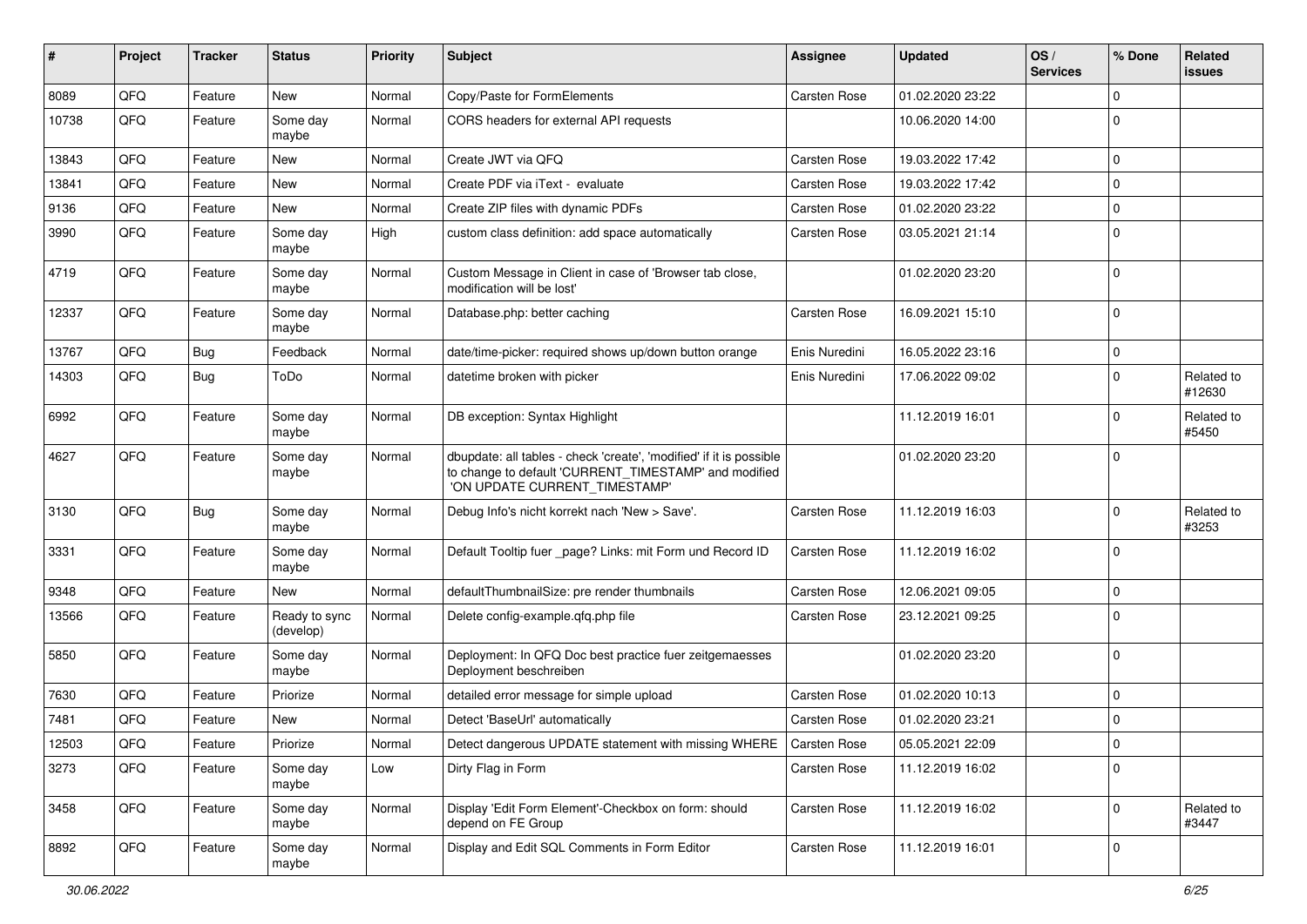| ∦     | Project | <b>Tracker</b> | <b>Status</b>     | <b>Priority</b> | <b>Subject</b>                                                                                                     | Assignee            | <b>Updated</b>   | OS/<br><b>Services</b> | % Done       | Related<br><b>issues</b> |
|-------|---------|----------------|-------------------|-----------------|--------------------------------------------------------------------------------------------------------------------|---------------------|------------------|------------------------|--------------|--------------------------|
| 13460 | QFQ     | Bug            | <b>New</b>        | Normal          | Doc: Password set/reset  password should not processed<br>with 'html encode'                                       | Carsten Rose        | 19.03.2022 17:46 |                        | $\Omega$     |                          |
| 14377 | QFQ     | Bug            | <b>New</b>        | Normal          | Documentation > General Tips: white page after migration                                                           | Enis Nuredini       | 19.06.2022 16:37 |                        | $\mathbf 0$  |                          |
| 8894  | QFQ     | Feature        | Some day<br>maybe | Normal          | Documentation Tags Usable in QFQ Application                                                                       | Carsten Rose        | 11.12.2019 16:01 |                        | $\mathbf 0$  |                          |
| 8316  | QFQ     | <b>Bug</b>     | Feedback          | Normal          | Documentation/Behaviour for Nested Queries and<br>Record-Store confusing                                           | Nicola Chiapolini   | 20.11.2019 09:14 |                        | $\Omega$     |                          |
| 3905  | QFQ     | Feature        | Some day<br>maybe | Normal          | Documentation: Best Practice anhand eines Online<br>Bewerbungstools                                                | Carsten Rose        | 11.12.2019 16:03 |                        | $\Omega$     |                          |
| 12109 | QFQ     | Feature        | <b>New</b>        | Normal          | Donwload Link: Plain, SIP, Persistent Link, Peristent SIP -<br>new notation                                        | Carsten Rose        | 03.05.2021 20:45 |                        | $\Omega$     | Related to<br>#12085     |
| 4293  | QFQ     | Bug            | Some day<br>maybe | Normal          | Download broken if token 'd:' is missing - but no error<br>message                                                 | Carsten Rose        | 11.12.2019 16:03 |                        | $\Omega$     | Related to<br>#7514      |
| 5221  | QFQ     | Bug            | New               | High            | Download Dialog: Bleibt stehen in FF wenn Datei<br>automatisch gespeichert wird.                                   | Carsten Rose        | 03.05.2021 21:14 |                        | $\Omega$     |                          |
| 10996 | QFQ     | Feature        | <b>New</b>        | Normal          | Download video via sip: no seek                                                                                    | Carsten Rose        | 12.08.2020 14:18 |                        | $\Omega$     |                          |
| 6292  | QFQ     | Feature        | <b>New</b>        | Normal          | Download: File speichern mit Hash aber original Filename in<br>der Datenbank vermerken fuer Downloads              | Carsten Rose        | 01.02.2020 23:21 |                        | $\Omega$     |                          |
| 7100  | QFQ     | Feature        | Some day<br>maybe | Normal          | Download: log access, max downloads, time limit                                                                    |                     | 01.02.2020 23:19 |                        | $\Omega$     |                          |
| 7217  | QFQ     | Feature        | Priorize          | Normal          | Download: notice User if `_sip=?` is missing                                                                       | Carsten Rose        | 01.02.2020 10:13 |                        | $\mathbf 0$  |                          |
| 5562  | QFQ     | Feature        | Priorize          | Normal          | Drag'n'Drop fuer Uploads                                                                                           | Benjamin Baer       | 21.03.2022 09:52 |                        | $\Omega$     | Related to<br>#9706      |
| 12603 | QFQ     | Feature        | <b>New</b>        | Normal          | Dropdown (Select), Radio, checkbox:<br>itemListAlways={{!SELECT key, value}}                                       | Carsten Rose        | 19.03.2022 17:47 |                        | $\mathbf{0}$ |                          |
| 10119 | QFQ     | Feature        | <b>New</b>        | Normal          | Dropdown (selectlist) & Type Ahead: format and catagorize<br>list                                                  | Carsten Rose        | 07.05.2020 09:36 |                        | $\Omega$     |                          |
| 2995  | QFQ     | Feature        | Some day<br>maybe | Normal          | Dropdown JQuery Plugin: 'chosen' - Moeglichkeit um Select<br>Listen mehr Funktion zu geben. Kein Bootstrap noetig. | Carsten Rose        | 11.12.2019 16:03 |                        | $\Omega$     |                          |
| 9975  | QFQ     | Bug            | Priorize          | Normal          | Dropdown Menu: 'r:3' broken                                                                                        | Carsten Rose        | 01.02.2020 10:13 |                        | $\mathbf 0$  |                          |
| 12670 | QFQ     | Bug            | <b>New</b>        | High            | Dropdown-Menu classes können nicht mehr angegeben<br>werden                                                        | Carsten Rose        | 07.12.2021 17:19 |                        | $\mathbf{0}$ |                          |
| 4869  | QFQ     | Feature        | Some day<br>maybe | Normal          | Dynamic Update (show, hide, readonly?, required?) for<br><b>Template Group Elements</b>                            | Carsten Rose        | 01.02.2020 23:19 |                        | $\Omega$     | Related to<br>#4865      |
| 4583  | QFQ     | Bug            | Some day<br>maybe | Normal          | Dynamic Update bei TypeAhead Feldern                                                                               | Carsten Rose        | 01.02.2020 23:19 |                        | $\Omega$     |                          |
| 3216  | QFQ     | Feature        | Some day<br>maybe | Normal          | dynamic update für checkbox label2                                                                                 | <b>Carsten Rose</b> | 11.12.2019 16:03 |                        | $\Omega$     | Related to<br>#2081      |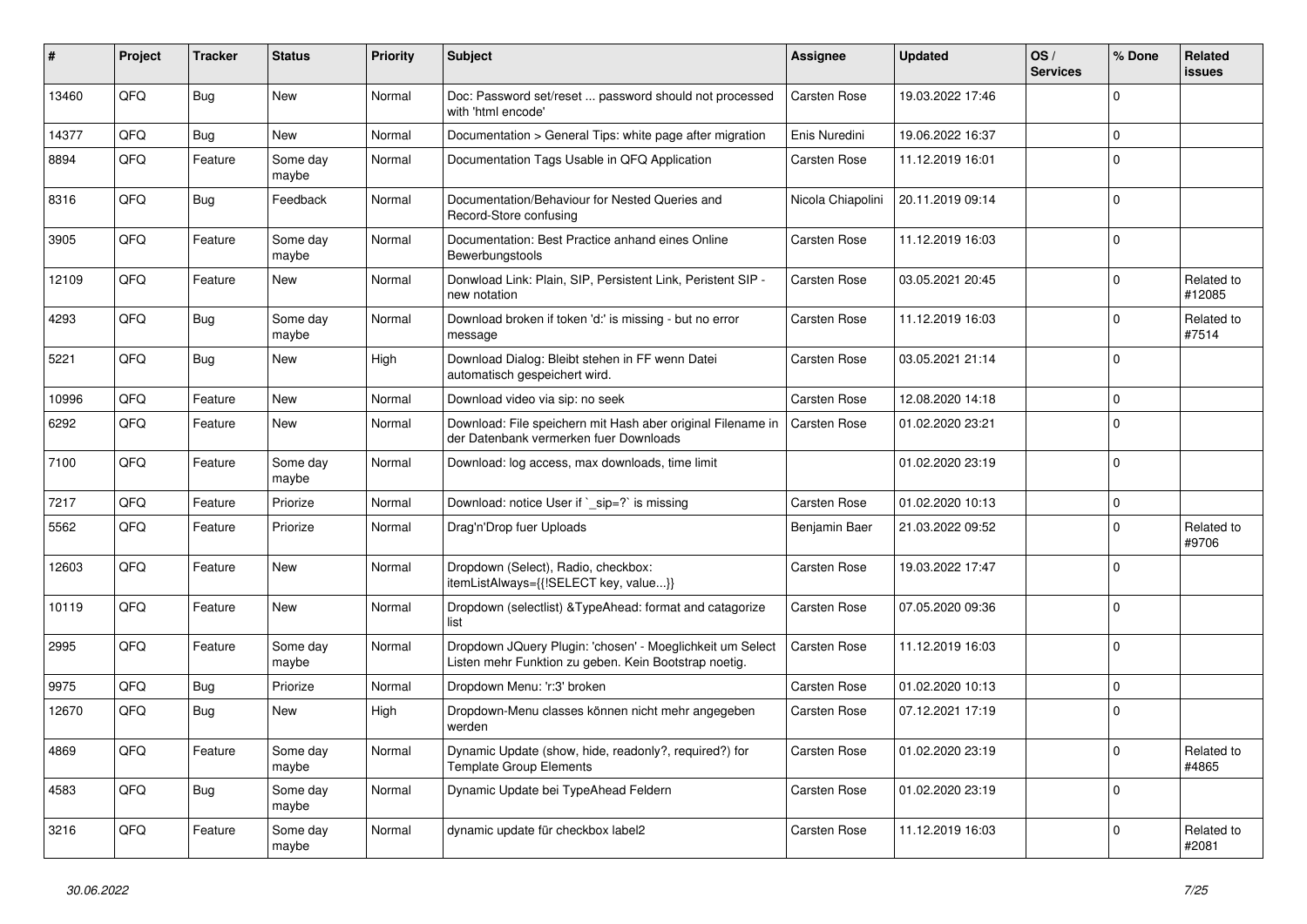| #     | Project | <b>Tracker</b> | <b>Status</b>     | <b>Priority</b> | <b>Subject</b>                                                       | Assignee      | <b>Updated</b>   | OS/<br><b>Services</b> | % Done      | Related<br><b>issues</b>                         |
|-------|---------|----------------|-------------------|-----------------|----------------------------------------------------------------------|---------------|------------------|------------------------|-------------|--------------------------------------------------|
| 11504 | QFQ     | Feature        | <b>New</b>        | Normal          | Dynamic Update: Button text update for 'Save',' Close' &<br>'Delete' | Carsten Rose  | 12.11.2020 23:44 |                        | $\Omega$    |                                                  |
| 3811  | QFQ     | <b>Bug</b>     | Some day<br>maybe | Normal          | Dynamic Update: extraButtonInfo - Text aktualisieren                 | Carsten Rose  | 11.12.2019 16:03 |                        | $\mathbf 0$ | Related to<br>#11517                             |
| 6224  | QFQ     | Feature        | Priorize          | Normal          | Dynamic update: fade in/out fields                                   | Benjamin Baer | 21.03.2022 09:50 |                        | $\mathbf 0$ |                                                  |
| 8106  | QFQ     | <b>Bug</b>     | Some day<br>maybe | Normal          | Dynamic Update: Feld kann nicht auf empty zurückgesetzt<br>werden    | Carsten Rose  | 11.12.2019 16:01 |                        | $\mathbf 0$ |                                                  |
| 4082  | QFQ     | Feature        | <b>New</b>        | Normal          | Dynamic Update: modeSgl - useful default                             | Carsten Rose  | 01.02.2020 23:22 |                        | $\mathbf 0$ |                                                  |
| 11195 | QFQ     | Bug            | <b>New</b>        | Low             | Dynamic Update: Note not updated if new text is empty<br>(v20.4)     |               | 25.09.2020 11:14 |                        | $\mathbf 0$ |                                                  |
| 3682  | QFQ     | <b>Bug</b>     | Some day<br>maybe | Normal          | Dynamic update: Radio buttons                                        | Carsten Rose  | 11.12.2019 16:02 |                        | $\Omega$    |                                                  |
| 7002  | QFQ     | <b>Bug</b>     | <b>New</b>        | Normal          | Dynamic Update: row does not disappear / appear                      | Carsten Rose  | 01.02.2020 23:22 |                        | $\Omega$    |                                                  |
| 6083  | QFQ     | Feature        | Some day<br>maybe | Normal          | Dynamic Update: Value Check via SQL                                  |               | 11.12.2019 16:02 |                        | $\Omega$    |                                                  |
| 7109  | QFQ     | Feature        | <b>New</b>        | Normal          | Dynamic Updates: row/element hide                                    | Carsten Rose  | 01.02.2020 23:22 |                        | $\mathbf 0$ | Has<br>duplicate<br>#4081                        |
| 11460 | QFQ     | Feature        | New               | Normal          | Easier creation of changelog: gitchangelog                           | Carsten Rose  | 12.06.2021 10:20 |                        | $\Omega$    | Related to<br>#13467                             |
| 5893  | QFQ     | Feature        | Some day<br>maybe | Normal          | Edit on double-click                                                 |               | 01.02.2020 23:19 |                        | $\Omega$    | Related to<br>#5894                              |
| 9783  | QFQ     | <b>Bug</b>     | <b>New</b>        | Normal          | Email with special characters                                        | Carsten Rose  | 01.02.2020 23:22 |                        | $\Omega$    |                                                  |
| 12989 | QFQ     | <b>Bug</b>     | <b>New</b>        | Normal          | empty string does not trigger dynamic update                         | Enis Nuredini | 28.05.2022 11:09 |                        | $\Omega$    |                                                  |
| 10759 | QFQ     | <b>Bug</b>     | <b>New</b>        | Normal          | emptyMeansNull - Feld falsch aktualisiert                            |               | 12.11.2020 23:45 |                        | $\mathbf 0$ |                                                  |
| 3864  | QFQ     | Feature        | <b>New</b>        | Normal          | Encrypt / decrypt field                                              | Carsten Rose  | 08.03.2021 18:08 |                        | $\Omega$    |                                                  |
| 5579  | QFQ     | Feature        | Some day<br>maybe | Normal          | Enhance Doc / Presentation: variable type 'link column type'         | Carsten Rose  | 01.02.2020 23:19 |                        | $\Omega$    |                                                  |
| 8585  | QFQ     | Feature        | Priorize          | Normal          | Enhance Error message for 'unknown form'                             | Carsten Rose  | 01.02.2020 10:13 |                        | $\mathbf 0$ |                                                  |
| 6250  | QFQ     | Feature        | In Progress       | Normal          | Enhance layout: a) Subrecord, b) Subrecord-Title                     | Carsten Rose  | 01.02.2020 23:22 |                        | $\Omega$    | Related to<br>#5391                              |
| 13689 | QFQ     | <b>Bug</b>     | New               | Normal          | Enter auf Eingabefeld mit ungültigem Wert führt zu blurry<br>Seite   | Enis Nuredini | 28.05.2022 10:53 |                        | $\Omega$    | Related to<br>#14245, Has<br>duplicate<br>#11891 |
| 12066 | QFQ     | Bug            | <b>New</b>        | High            | enterAsSubmit: Forward wird nicht ausgeführt                         | Enis Nuredini | 29.05.2022 09:23 |                        | $\Omega$    |                                                  |
| 9013  | QFQ     | <b>Bug</b>     | New               | Normal          | Error in Twig template not handled                                   | Carsten Rose  | 20.10.2021 13:43 |                        | $\Omega$    |                                                  |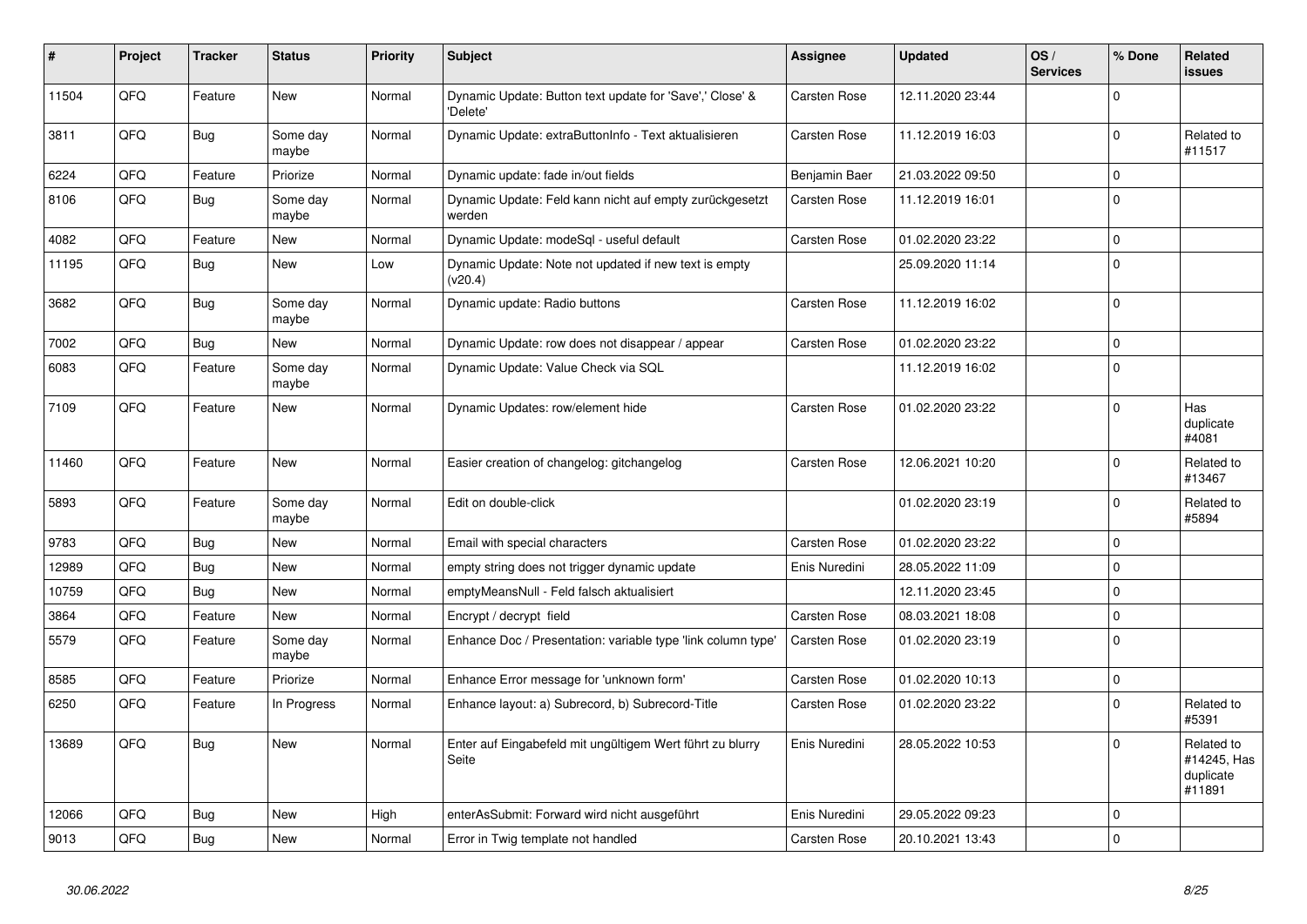| #     | Project | <b>Tracker</b> | <b>Status</b>     | <b>Priority</b> | <b>Subject</b>                                                                                                          | <b>Assignee</b> | <b>Updated</b>   | OS/<br><b>Services</b> | % Done       | Related<br>issues                                                                                                              |
|-------|---------|----------------|-------------------|-----------------|-------------------------------------------------------------------------------------------------------------------------|-----------------|------------------|------------------------|--------------|--------------------------------------------------------------------------------------------------------------------------------|
| 6677  | QFQ     | Bug            | <b>New</b>        | Normal          | Error message FE Action Element: no/wrong FE reference<br>who cause the problem.                                        | Carsten Rose    | 01.02.2020 23:21 |                        | $\Omega$     |                                                                                                                                |
| 7547  | QFQ     | <b>Bug</b>     | <b>New</b>        | Normal          | Error Message in afterSave: wrong parameter column<br>reported                                                          | Carsten Rose    | 01.02.2020 23:22 |                        | $\mathbf{0}$ |                                                                                                                                |
| 5132  | QFQ     | Feature        | Some day<br>maybe | Normal          | Error Message sendmail missing attachment: more details                                                                 | Carsten Rose    | 01.02.2020 23:19 |                        | $\mathbf 0$  |                                                                                                                                |
| 6912  | QFQ     | Bug            | New               | Normal          | error Message Var 'deadline' already set in SIP - in Form<br>with FE.value={{deadline:R:::{{deadlinePeriod:Y}}}}        | Carsten Rose    | 01.02.2020 23:21 |                        | $\mathbf{0}$ |                                                                                                                                |
| 9127  | QFQ     | Bug            | <b>New</b>        | Normal          | Error Message: change 'roll over' color - text not readable                                                             | Carsten Rose    | 01.02.2020 23:22 |                        | $\mathbf 0$  |                                                                                                                                |
| 9128  | QFQ     | Feature        | New               | Normal          | Error Message: not replaced variables- a) replace back to<br>'{{', b) underline                                         | Carsten Rose    | 01.02.2020 23:22 |                        | $\mathbf 0$  | Related to<br>#9129                                                                                                            |
| 4330  | QFQ     | Feature        | Some day<br>maybe | Normal          | Error Message: report missing {{ / }} in sqlUpdate, sqlInsert,<br>sqlDelete, sqlAfter, sqlBefore in FE action elements. | Carsten Rose    | 01.02.2020 23:20 |                        | $\mathbf 0$  |                                                                                                                                |
| 4328  | QFQ     | Bug            | Some day<br>maybe | Normal          | Error Message: Show FE name/number on problems in FE                                                                    | Carsten Rose    | 01.02.2020 23:20 |                        | $\mathbf{0}$ |                                                                                                                                |
| 10874 | QFQ     | Feature        | <b>New</b>        | Normal          | Erstellen eines Foreign Keys in der Tabelle "FormElement"                                                               |                 | 13.07.2020 10:11 |                        | $\mathbf 0$  |                                                                                                                                |
| 10324 | QFQ     | Bug            | New               | Normal          | Excel Export mit Template funktioniert nur, wenn Template<br>vor uid kommt                                              |                 | 30.03.2020 11:20 |                        | $\mathbf 0$  | Related to<br>#10257                                                                                                           |
| 10976 | QFQ     | Feature        | <b>New</b>        | Normal          | Excel Export Verbesserungen                                                                                             | Carsten Rose    | 06.08.2020 10:56 |                        | $\mathbf 0$  |                                                                                                                                |
| 12024 | QFQ     | Feature        | New               | Normal          | Excel Export: text columns by default decode<br>htmlspeciachar()                                                        | Carsten Rose    | 17.02.2021 23:55 |                        | $\Omega$     | Related to<br>#12022                                                                                                           |
| 6594  | QFQ     | Feature        | <b>New</b>        | Normal          | Excel: on download, check if there is a valid sip                                                                       | Carsten Rose    | 01.02.2020 23:21 |                        | $\mathbf 0$  |                                                                                                                                |
| 3900  | QFQ     | Feature        | Some day<br>maybe | Normal          | Extend documentation of 'Copy / Paste'                                                                                  | Carsten Rose    | 11.12.2019 16:03 |                        | $\Omega$     | Related to<br>#3899                                                                                                            |
| 11217 | QFQ     | Feature        | Some day<br>maybe | Normal          | <b>Extend Script Functionality</b>                                                                                      | Carsten Rose    | 16.09.2021 15:10 |                        | $\Omega$     |                                                                                                                                |
| 14185 | QFQ     | Feature        | New               | Normal          | External/Autocron.php - better suitable directory                                                                       | Support: System | 28.05.2022 11:03 |                        | $\mathbf 0$  |                                                                                                                                |
| 11517 | QFQ     | Bug            | In Progress       | Normal          | extraButtonInfo Broken for multiple FormElements                                                                        | Carsten Rose    | 12.05.2022 13:12 |                        | $\mathbf 0$  | Related to<br>#7890,<br>Related to<br>#3811, Has<br>duplicate<br>#10905, Has<br>duplicate<br>#10553, Has<br>duplicate<br>#6779 |
| 4528  | QFQ     | Bug            | Some day<br>maybe | Normal          | extraButtonLock mit SQLAhead Bug                                                                                        | Carsten Rose    | 01.02.2020 23:19 |                        | $\mathbf 0$  |                                                                                                                                |
| 8719  | QFQ     | Feature        | New               | Normal          | extraButtonLock: add support for 0/1                                                                                    | Carsten Rose    | 01.02.2020 23:22 |                        | 0            |                                                                                                                                |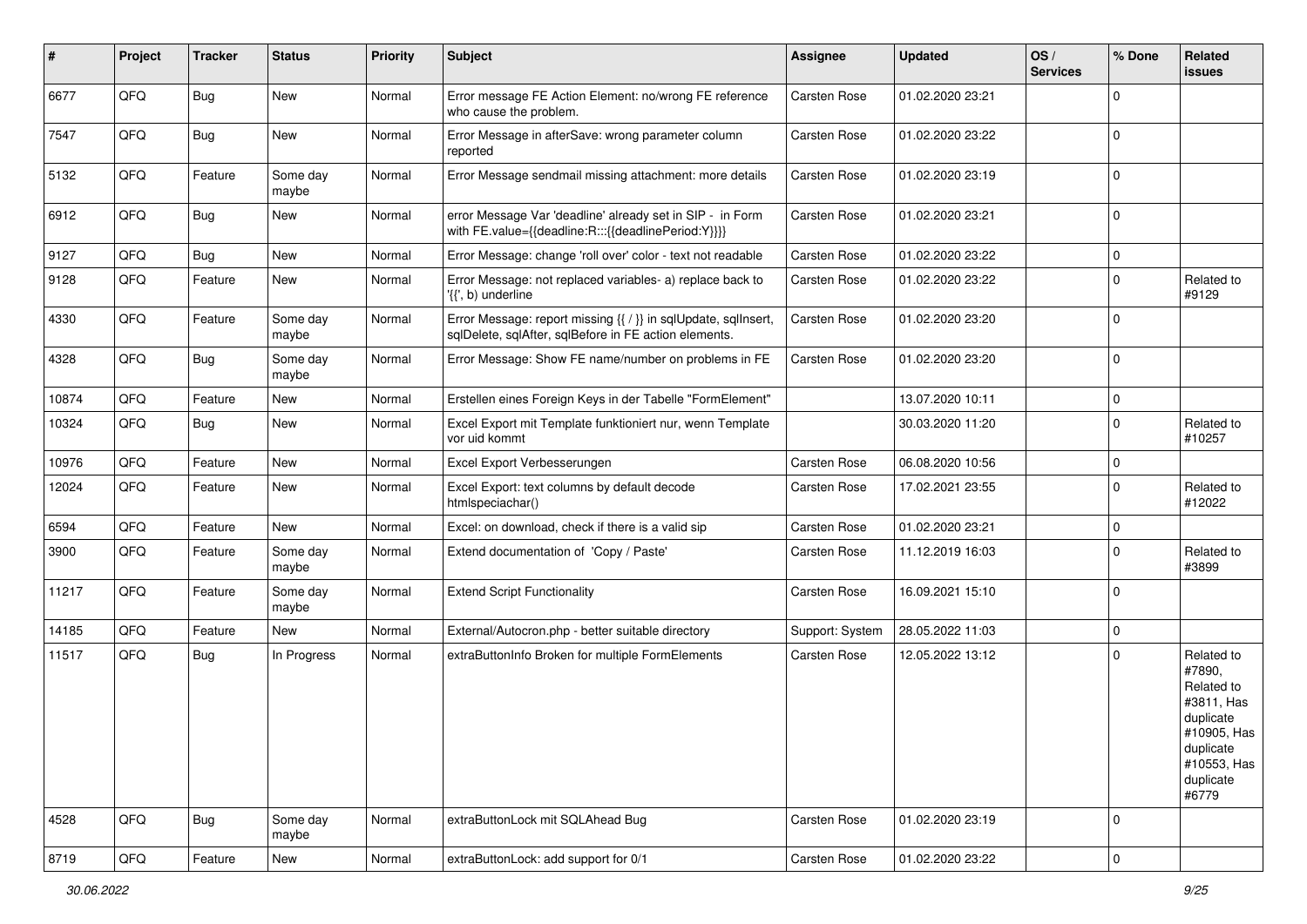| #     | Project | <b>Tracker</b> | <b>Status</b>     | <b>Priority</b> | <b>Subject</b>                                                                                                       | Assignee            | <b>Updated</b>   | OS/<br><b>Services</b> | % Done       | Related<br><b>issues</b>                                              |
|-------|---------|----------------|-------------------|-----------------|----------------------------------------------------------------------------------------------------------------------|---------------------|------------------|------------------------|--------------|-----------------------------------------------------------------------|
| 6972  | QFQ     | Feature        | Some day<br>maybe | Normal          | Fabric Clipboard / cross browser tab                                                                                 | Benjamin Baer       | 01.02.2020 23:21 |                        | $\Omega$     |                                                                       |
| 5024  | QFQ     | Feature        | Some day<br>maybe | Normal          | Fabric: Generate PDF with edits                                                                                      | Benjamin Baer       | 01.02.2020 23:20 |                        | $\Omega$     | Related to<br>#10704                                                  |
| 6801  | QFQ     | Feature        | Priorize          | Normal          | Fabric: Maximize / Fulllscreen                                                                                       | Benjamin Baer       | 21.03.2022 09:56 |                        | $\mathbf{0}$ |                                                                       |
| 9862  | QFQ     | <b>Bug</b>     | Priorize          | Normal          | Failed writing to sql mail qfq.log should throw an exception                                                         | Carsten Rose        | 01.02.2020 10:13 |                        | $\Omega$     |                                                                       |
| 8584  | QFQ     | Feature        | Priorize          | Normal          | FE 'Action' - never assign to Container (except Template<br>Group)                                                   | Carsten Rose        | 01.02.2020 10:13 |                        | 0            |                                                                       |
| 9352  | QFQ     | Feature        | <b>New</b>        | Normal          | FE 'Native' fire slaveld, sqlAfter, sqllns                                                                           | Carsten Rose        | 01.02.2020 23:22 |                        | $\mathbf 0$  |                                                                       |
| 7812  | QFQ     | Feature        | <b>New</b>        | Normal          | FE 'Subrecord' - new option 'subrecordShowFilter',<br>'subrecordPaging'                                              | Carsten Rose        | 01.02.2020 23:22 |                        | $\mathbf 0$  |                                                                       |
| 9531  | QFQ     | <b>Bug</b>     | New               | High            | FE File: Dynamic Update / modeSgl / required detected even<br>it not set                                             | <b>Carsten Rose</b> | 11.06.2021 20:32 |                        | $\mathbf 0$  | Related to<br>#12398                                                  |
| 3750  | QFQ     | <b>Bug</b>     | Some day<br>maybe | Normal          | FE in a row: if one violates check, all are red                                                                      | Carsten Rose        | 11.12.2019 16:03 |                        | $\Omega$     |                                                                       |
| 3415  | QFQ     | Feature        | Some day<br>maybe | Normal          | FE Login Box Templatefile                                                                                            | Benjamin Baer       | 11.12.2019 16:02 |                        | $\Omega$     |                                                                       |
| 12040 | QFQ     | <b>Bug</b>     | <b>New</b>        | Normal          | FE Mode 'hidden' für zwei FEs auf einer Zeile                                                                        | Carsten Rose        | 18.02.2021 10:13 |                        | $\Omega$     |                                                                       |
| 3547  | QFQ     | Bug            | <b>New</b>        | Normal          | FE of type 'note' causes writing of empty fields.                                                                    | Carsten Rose        | 01.02.2020 23:21 |                        | $\mathbf 0$  |                                                                       |
| 4536  | QFQ     | Feature        | Some day<br>maybe | Normal          | FE upload: problem with delete if mutliple uploads an<br>FE.name="                                                   |                     | 01.02.2020 23:20 |                        | $\Omega$     |                                                                       |
| 7656  | QFQ     | Bug            | Priorize          | Normal          | FE with required, 'pattern' and 'extraButtonLock': always<br>complain about missing value                            | Carsten Rose        | 01.02.2020 10:13 |                        | $\mathbf 0$  |                                                                       |
| 8277  | QFQ     | Feature        | Priorize          | Normal          | fe.parameter.default=                                                                                                | Carsten Rose        | 01.02.2020 23:17 |                        | $\Omega$     | Related to<br>#8113                                                   |
| 10013 | QFQ     | Feature        | Some day<br>maybe | Normal          | FE.typ=editor: CodeMirror                                                                                            | Carsten Rose        | 08.06.2022 10:37 |                        | $\Omega$     | Related to<br>#12611.<br>Related to<br>#12490,<br>Related to<br>#7732 |
| 5021  | QFQ     | <b>Bug</b>     | Some day<br>maybe | Normal          | FE.typ=extra - during save displays error 'datum2' already<br>filled in STORE SIP - the value is stored nevertheless | Carsten Rose        | 01.02.2020 23:19 |                        | $\Omega$     | Related to<br>#3875                                                   |
| 5559  | QFQ     | <b>Bug</b>     | New               | Normal          | FE.type = Upload: 'accept' might contain variables                                                                   | Carsten Rose        | 11.05.2020 21:23 |                        | $\mathbf 0$  |                                                                       |
| 8049  | QFQ     | <b>Bug</b>     | <b>New</b>        | Normal          | FE.type=note, column 'value': text moves some pixel to top<br>after save                                             | Carsten Rose        | 01.02.2020 23:22 |                        | $\Omega$     |                                                                       |
| 9317  | QFQ     | Bug            | <b>New</b>        | Normal          | FE.type=note: with dynamic show/hidden an empty label<br>causes trouble                                              | Carsten Rose        | 01.02.2020 23:22 |                        | $\mathbf{0}$ |                                                                       |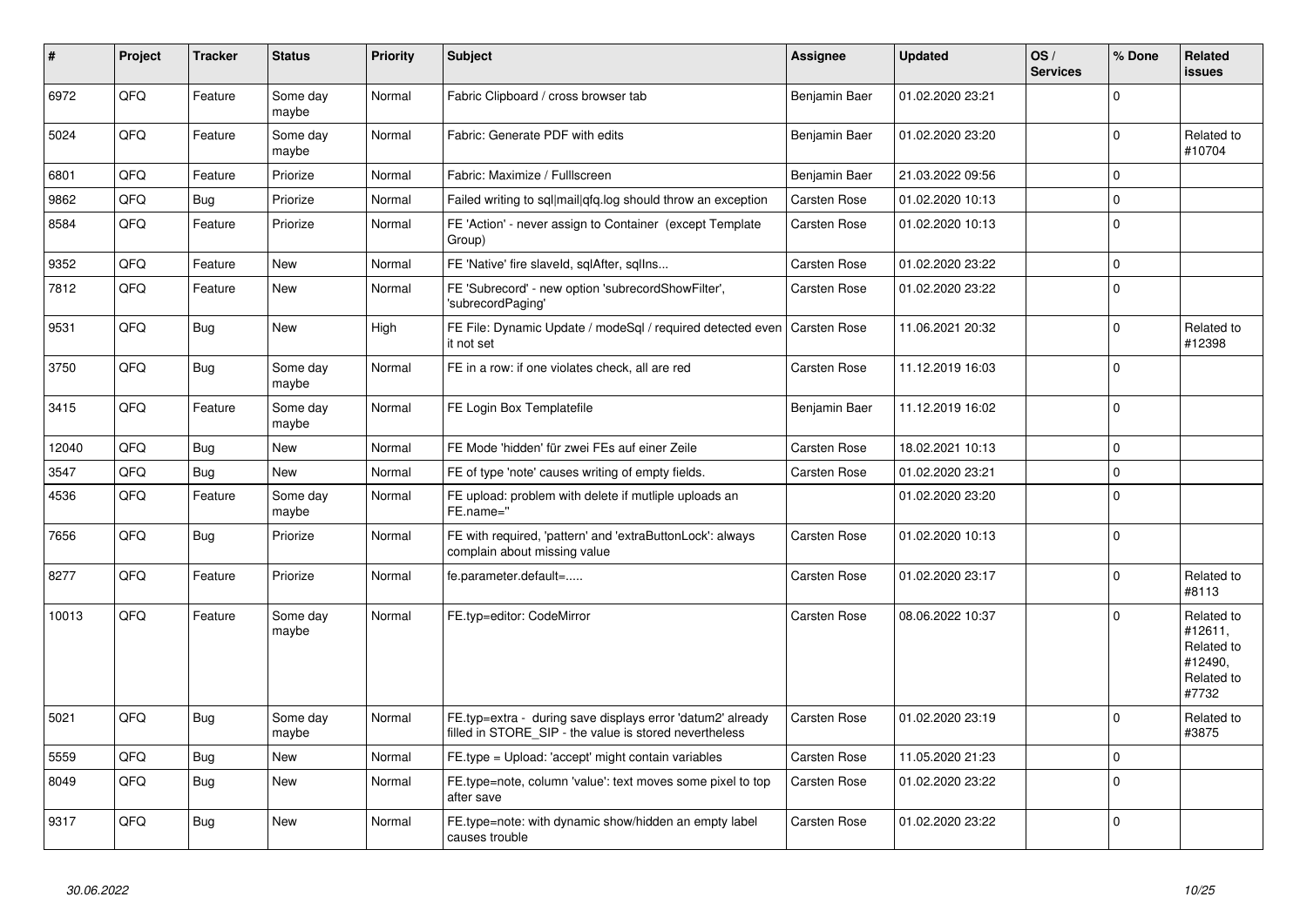| #     | Project | <b>Tracker</b> | <b>Status</b>     | <b>Priority</b> | <b>Subject</b>                                                                                                                                           | <b>Assignee</b>     | <b>Updated</b>   | OS/<br><b>Services</b> | % Done              | <b>Related</b><br><b>issues</b>              |
|-------|---------|----------------|-------------------|-----------------|----------------------------------------------------------------------------------------------------------------------------------------------------------|---------------------|------------------|------------------------|---------------------|----------------------------------------------|
| 5877  | QFQ     | Bug            | Some day<br>maybe | Normal          | FE.type=note:bsColumn strange behaviour                                                                                                                  |                     | 01.02.2020 23:19 |                        | $\Omega$            |                                              |
| 7899  | QFQ     | Bug            | <b>New</b>        | High            | Fe.type=password / retype / required: always complain<br>about missing value                                                                             | Carsten Rose        | 03.05.2021 21:14 |                        | $\mathbf 0$         |                                              |
| 10082 | QFQ     | Bug            | New               | Normal          | FE.type=SELECT - 'sanatize' Class                                                                                                                        | Carsten Rose        | 07.05.2020 09:36 |                        | $\mathbf 0$         | Related to<br>#10081                         |
| 12162 | QFQ     | Feature        | New               | Normal          | FE.type=sendmail: personalized mailing (several mails) via<br>template                                                                                   | Carsten Rose        | 03.05.2021 20:45 |                        | $\mathbf 0$         |                                              |
| 9347  | QFQ     | Bug            | <b>New</b>        | High            | FE.type=upload with dynamic show/hidden: required not<br>detected                                                                                        | Carsten Rose        | 12.06.2021 10:40 |                        | $\Omega$            | Related to<br>#5305,<br>Related to<br>#12398 |
| 8037  | QFQ     | Bug            | Priorize          | Normal          | FE.type=upload (advanced mode): {{slaveld:V}} missing<br>during dynamic update                                                                           | Carsten Rose        | 01.02.2020 10:13 |                        | $\mathbf 0$         |                                              |
| 9534  | QFQ     | Bug            | Priorize          | Urgent          | FE.type=upload: 'Unknown Mode: ID"                                                                                                                       | Carsten Rose        | 03.05.2021 21:14 |                        | $\mathbf 0$         | Related to<br>#9532                          |
| 9533  | QFQ     | Bug            | <b>New</b>        | Normal          | FE.type=upload: Check in 'beforeSave' if upload is given                                                                                                 | Carsten Rose        | 01.02.2020 23:22 |                        | $\Omega$            | Related to<br>#11523                         |
| 4444  | QFQ     | Feature        | Some day<br>maybe | Normal          | FE.type=upload: detect mime type                                                                                                                         |                     | 11.12.2019 16:02 |                        | $\Omega$            | Related to<br>#4303                          |
| 7512  | QFQ     | Bug            | <b>New</b>        | Normal          | FE: inputType=number >> 'pattern' is not respected                                                                                                       | Carsten Rose        | 01.02.2020 23:22 |                        | $\mathbf 0$         |                                              |
| 7920  | QFQ     | Feature        | <b>New</b>        | Normal          | FE: Syntax Highlight, Zeinlenumbruch                                                                                                                     | Carsten Rose        | 01.02.2020 10:03 |                        | $\mathbf 0$         |                                              |
| 10937 | QFQ     | Bug            | <b>New</b>        | Normal          | Fehler mit abhängigen Select- Feldern beim Positionieren                                                                                                 | <b>Carsten Rose</b> | 12.11.2020 23:45 |                        | $\mathsf 0$         |                                              |
| 4872  | QFQ     | Feature        | Some day<br>maybe | Normal          | Fields of Typo3 page available in STORE_TYPO3                                                                                                            | Carsten Rose        | 01.02.2020 23:19 |                        | $\mathbf 0$         |                                              |
| 4413  | QFQ     | Feature        | <b>New</b>        | Normal          | fieldset: show/hidden, modeSql, dynamicUpdate                                                                                                            | Carsten Rose        | 09.02.2022 15:19 |                        | $\mathbf 0$         |                                              |
| 10003 | QFQ     | Feature        | Priorize          | Normal          | fieldset: stronger visualize group                                                                                                                       | Benjamin Baer       | 12.02.2020 08:13 |                        | $\mathsf{O}\xspace$ |                                              |
| 6462  | QFQ     | <b>Bug</b>     | <b>New</b>        | Normal          | File Upload: Nutzlose Fehlermeldung wenn Datei zu gross                                                                                                  | Carsten Rose        | 01.02.2020 23:21 |                        | $\Omega$            | Related to<br>#6139                          |
| 5923  | QFQ     | Feature        | Some day<br>maybe | Normal          | fillStoreSystemBySqlLate                                                                                                                                 |                     | 01.02.2020 23:19 |                        | $\mathbf 0$         |                                              |
| 13716 | QFQ     | Bug            | <b>New</b>        | High            | Firefox ask to store username/password                                                                                                                   | Enis Nuredini       | 30.05.2022 09:31 |                        | $\mathbf 0$         | Related to<br>#13827                         |
| 3880  | QFQ     | Feature        | Some day<br>maybe | Normal          | Form 'Form': anlegen einer Tabelle                                                                                                                       |                     | 14.01.2021 10:12 |                        | $\Omega$            |                                              |
| 3879  | QFQ     | Feature        | Some day<br>maybe | Normal          | Form 'FormElement': Beim Feld 'name' rechts in der Notiz<br>einen Link einblenden - a) aktuelle Definition anzeigen, b)<br>Spalte in der Tabelle anlegen |                     | 11.12.2019 16:03 |                        | $\mathbf 0$         |                                              |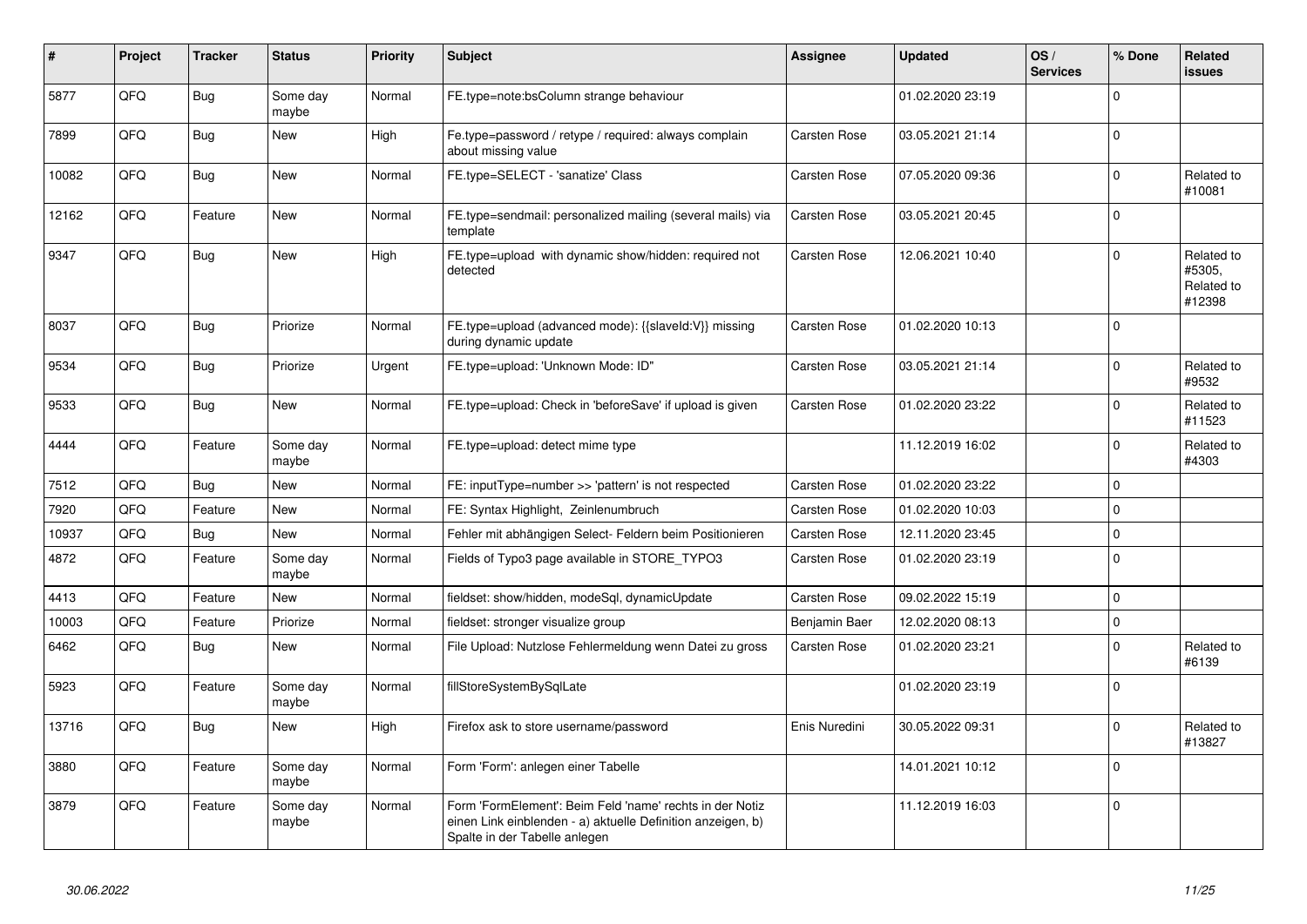| #     | Project | <b>Tracker</b> | <b>Status</b>     | <b>Priority</b> | Subject                                                                                                                                             | <b>Assignee</b>     | <b>Updated</b>   | OS/<br><b>Services</b> | % Done      | Related<br><b>issues</b>                                                    |
|-------|---------|----------------|-------------------|-----------------|-----------------------------------------------------------------------------------------------------------------------------------------------------|---------------------|------------------|------------------------|-------------|-----------------------------------------------------------------------------|
| 3878  | QFQ     | Feature        | Some day<br>maybe | Normal          | Form 'FormElement': Spalte 'name' typeAhead mit<br>Spaltennamen der Primarytable.                                                                   |                     | 11.12.2019 16:03 |                        | $\mathbf 0$ |                                                                             |
| 8336  | QFQ     | Feature        | New               | Normal          | Form > modified > Close New: a) Optional disable popup, b)<br>custom text, c) mode on save: close stay                                              | Carsten Rose        | 01.02.2020 23:22 |                        | $\mathbf 0$ | Related to<br>#8335                                                         |
| 10763 | QFQ     | Feature        | New               | Normal          | form accessed and submitted despite logout?                                                                                                         |                     | 16.06.2020 11:43 |                        | $\mathbf 0$ |                                                                             |
| 11716 | QFQ     | Feature        | <b>New</b>        | Normal          | Form an beliebiger Stelle im Report anzeigen                                                                                                        |                     | 09.12.2020 09:47 |                        | 0           |                                                                             |
| 12262 | QFQ     | Feature        | ToDo              | Normal          | Form buttons on top: more customable                                                                                                                | Enis Nuredini       | 17.06.2022 10:44 |                        | $\mathbf 0$ | Related to<br>#13945, Has<br>duplicate<br>#4046. Has<br>duplicate<br>#10080 |
| 9602  | QFQ     | Feature        | New               | Normal          | Form definition as JSON                                                                                                                             | Carsten Rose        | 01.02.2020 23:21 |                        | 0           | Related to<br>#9600                                                         |
| 4756  | QFQ     | <b>Bug</b>     | New               | Normal          | Form dirty even nothing changes                                                                                                                     | Carsten Rose        | 11.12.2019 16:16 |                        | $\mathbf 0$ |                                                                             |
| 11322 | QFQ     | Feature        | Some day<br>maybe | Normal          | Form Element JSON - (multiline parameter field)                                                                                                     | <b>Carsten Rose</b> | 16.09.2021 15:10 |                        | $\mathbf 0$ |                                                                             |
| 12315 | QFQ     | Feature        | Some day<br>maybe | Normal          | Form History (Diffs) / Backups                                                                                                                      | Carsten Rose        | 16.09.2021 15:10 |                        | 0           |                                                                             |
| 14322 | QFQ     | Bug            | New               | Normal          | Form Load: by default no scroll (save & close should be<br>visible)                                                                                 | Enis Nuredini       | 15.06.2022 14:12 |                        | $\mathbf 0$ | Related to<br>#14321,<br>Related to<br>#6232                                |
| 5557  | QFQ     | Bug            | Some day<br>maybe | Normal          | Form load: STORE_RECORD filled, but should be empty                                                                                                 | Carsten Rose        | 01.02.2020 23:19 |                        | $\mathbf 0$ |                                                                             |
| 14245 | QFQ     | Bug            | <b>New</b>        | Normal          | Form Save Btn bleibt disabled wenn Datumsfeld über<br>Datepicker geändert                                                                           | Enis Nuredini       | 27.05.2022 13:45 |                        | $\mathbf 0$ | Related to<br>#13689                                                        |
| 5983  | QFQ     | Feature        | Some day<br>maybe | Normal          | Form Submit (save & update): normalize date/-time FE                                                                                                | Carsten Rose        | 01.02.2020 23:19 |                        | $\mathbf 0$ |                                                                             |
| 12581 | QFQ     | <b>Bug</b>     | New               | Normal          | Form.forward=close: Record 'new' in new browser tab ><br>save (& close) >> Form is not reloaded with new created<br>record id and stays in mode=new | Carsten Rose        | 19.03.2022 17:48 |                        | $\mathbf 0$ |                                                                             |
| 9668  | QFQ     | Feature        | Priorize          | Normal          | Form.mode: rename 'hidden' to 'hide'                                                                                                                | Carsten Rose        | 05.05.2021 22:14 |                        | $\mathbf 0$ | Related to<br>#6437                                                         |
| 9773  | QFQ     | <b>Bug</b>     | New               | Normal          | form.parameter.formModeGlobal=requiredOff                                                                                                           | Carsten Rose        | 01.02.2020 15:56 |                        | $\mathbf 0$ |                                                                             |
| 3708  | QFQ     | Feature        | Some day<br>maybe | Normal          | Form: input - 'specialchars', 'none'  gewisse tags erlauben,<br>andere verbieten                                                                    | Carsten Rose        | 11.12.2019 16:02 |                        | 0           | Related to<br>#14320                                                        |
| 6289  | QFQ     | Feature        | New               | Normal          | Form: Log                                                                                                                                           | Carsten Rose        | 01.02.2020 23:21 |                        | $\mathbf 0$ |                                                                             |
| 4443  | QFQ     | Feature        | Some day<br>maybe | Normal          | Form: multiple secondary tables                                                                                                                     |                     | 01.02.2020 23:20 |                        | $\mathbf 0$ |                                                                             |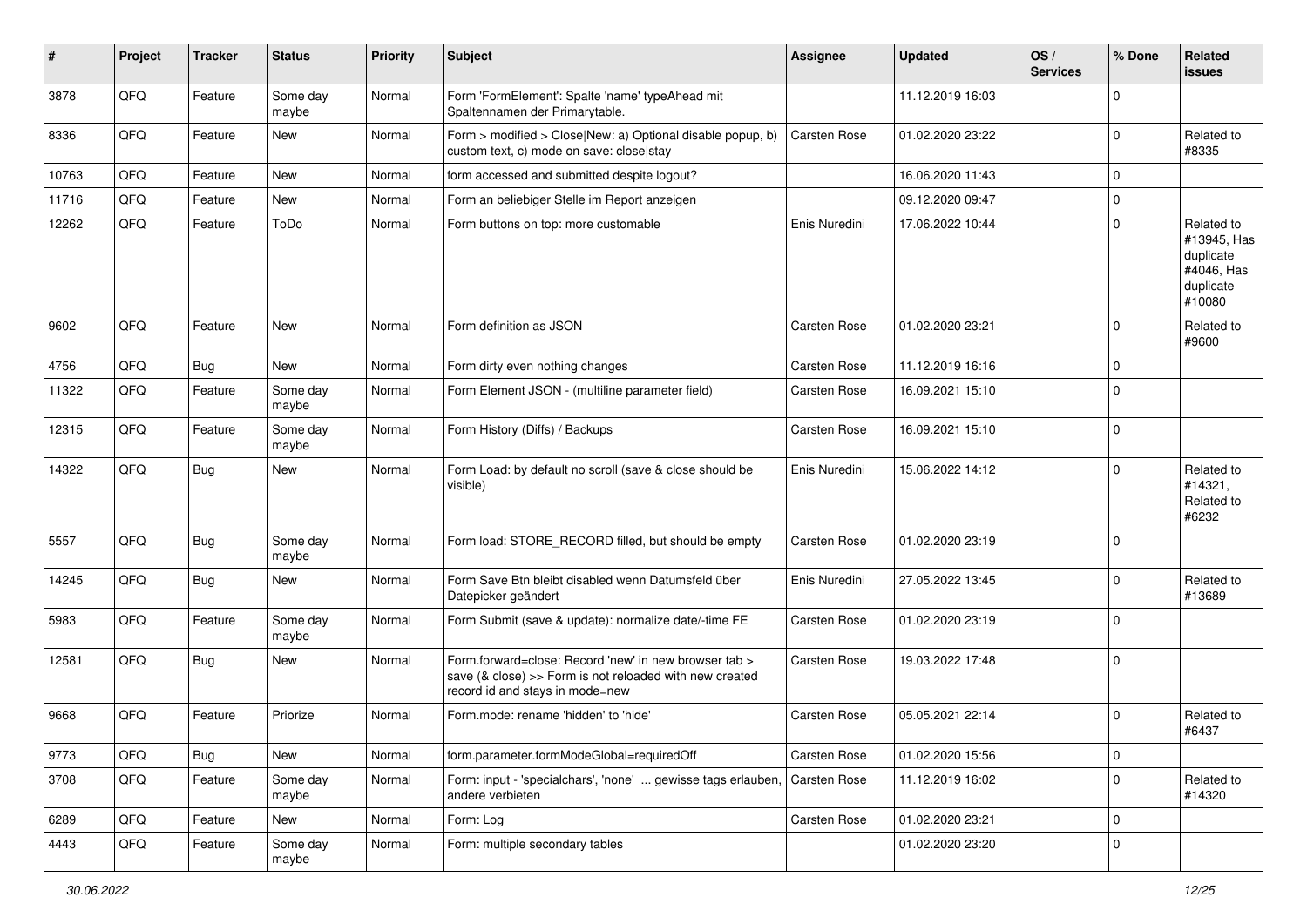| #     | Project | <b>Tracker</b> | <b>Status</b>     | <b>Priority</b> | <b>Subject</b>                                                                                                                      | <b>Assignee</b> | <b>Updated</b>   | OS/<br><b>Services</b> | % Done       | Related<br><b>issues</b>  |
|-------|---------|----------------|-------------------|-----------------|-------------------------------------------------------------------------------------------------------------------------------------|-----------------|------------------|------------------------|--------------|---------------------------|
| 12156 | QFQ     | Feature        | <b>New</b>        | Normal          | Form: Optional disable 'leave page'                                                                                                 |                 | 03.05.2021 20:45 |                        | $\Omega$     |                           |
| 12468 | QFQ     | Bug            | <b>New</b>        | Urgent          | Form: update Form.title after save                                                                                                  | Carsten Rose    | 03.05.2021 21:12 |                        | $\Omega$     |                           |
| 7278  | QFQ     | Feature        | Some day<br>maybe | Normal          | Form: Wert vordefinieren der immer gesetzt wird                                                                                     |                 | 02.05.2021 09:27 |                        | $\Omega$     |                           |
| 6998  | QFQ     | Feature        | Priorize          | Normal          | Form: with debug=on show column information as tooltip of<br>column label                                                           | Carsten Rose    | 01.02.2020 10:13 |                        | $\Omega$     |                           |
| 3877  | QFQ     | Feature        | Some day<br>maybe | Normal          | FormEditor: die Felder die aktuell nicht gebraucht werden<br>nur auf readonly/disabled setzen (nicht ausblenden > das<br>irritiert. | Carsten Rose    | 11.12.2019 16:03 |                        | $\Omega$     |                           |
| 9537  | QFQ     | Feature        | New               | Normal          | FormEditor: Edit fieldset in FrontEnd                                                                                               | Carsten Rose    | 01.02.2020 23:22 |                        | $\mathbf{0}$ |                           |
| 3350  | QFQ     | Feature        | Some day<br>maybe | Normal          | FormEditor: Hilfetext hinter 'checktype'                                                                                            | Carsten Rose    | 11.12.2019 16:02 |                        | $\Omega$     |                           |
| 8083  | QFQ     | Bug            | <b>New</b>        | High            | FormEditor: primary table list does not respect<br>'indexDb={{indexData:Y}}'                                                        | Carsten Rose    | 03.05.2021 21:14 |                        | $\Omega$     | Has<br>duplicate<br>#6678 |
| 14290 | QFQ     | Feature        | Priorize          | Normal          | FormEditor: Show Table Definition                                                                                                   | Carsten Rose    | 19.06.2022 16:37 |                        | 0            |                           |
| 7290  | QFQ     | Feature        | Priorize          | Normal          | FormEditor: title as textarea if LEN(title)>60                                                                                      | Carsten Rose    | 01.02.2020 10:13 |                        | $\Omega$     | Blocked by<br>#7682       |
| 14395 | QFQ     | Support        | New               | Normal          | FormEditor: Virtual table columns                                                                                                   | Enis Nuredini   | 21.06.2022 16:09 |                        | $\Omega$     |                           |
| 4008  | QFQ     | Bug            | Some day<br>maybe | Normal          | FormElemen.type=sendmail: wrong 'TO' if 'real<br>name <rea@mail.to>' is used</rea@mail.to>                                          | Carsten Rose    | 11.12.2019 16:03 |                        | $\Omega$     |                           |
| 8034  | QFQ     | Feature        | Priorize          | Normal          | FormElement 'data': 22.22.2222 should not be accepted                                                                               | Carsten Rose    | 01.02.2020 10:13 |                        | $\mathbf 0$  |                           |
| 7890  | QFQ     | Bug            | <b>New</b>        | Normal          | FormElement 'required': extraButtonInfo not aligned                                                                                 | Carsten Rose    | 11.06.2021 21:17 |                        | $\Omega$     | Related to<br>#11517      |
| 10322 | QFQ     | Bug            | <b>New</b>        | Normal          | FormElement / Radio: missing column 'enum' >> FE not<br>reported                                                                    | Carsten Rose    | 07.05.2020 09:37 |                        | $\Omega$     |                           |
| 9548  | QFQ     | Feature        | Feedback          | High            | FormElement: Pattern mismatch - optional report only on<br>focus lost                                                               | Benjamin Baer   | 03.05.2021 21:14 |                        | $\Omega$     |                           |
| 6602  | QFQ     | Feature        | <b>New</b>        | Normal          | Formlet: in Report auf Mausklick ein mini-form oeffnen                                                                              | Carsten Rose    | 11.12.2019 16:16 |                        | $\mathbf 0$  |                           |
| 8891  | QFQ     | Bug            | New               | High            | formSubmitLog: do not log passwords                                                                                                 | Enis Nuredini   | 25.03.2022 09:06 |                        | $\Omega$     |                           |
| 3570  | QFQ     | Bug            | Some day<br>maybe | High            | Formular mit prmitnew permitEdit=Always wird nicht<br>aufgerufen (ist leer)                                                         | Carsten Rose    | 03.05.2021 21:14 |                        | $\Omega$     |                           |
| 9898  | QFQ     | <b>Bug</b>     | Feedback          | Normal          | Formular trotz Timeout gespeichert                                                                                                  | Benjamin Baer   | 01.02.2020 15:56 |                        | $\mathbf 0$  |                           |
| 6515  | QFQ     | Feature        | Some day<br>maybe | Normal          | Formular: Felder dynamisch ein/ausblenden                                                                                           |                 | 11.12.2019 16:02 |                        | $\Omega$     |                           |
| 9900  | QFQ     | Feature        | Priorize          | Normal          | Generic API Call: tt-content record >> JSON                                                                                         | Carsten Rose    | 01.02.2020 10:13 |                        | 0            |                           |
| 10095 | QFQ     | Feature        | Some day<br>maybe | Normal          | Generic Gitlab Integration into QFQ                                                                                                 | Carsten Rose    | 16.09.2021 15:10 |                        | $\mathbf 0$  |                           |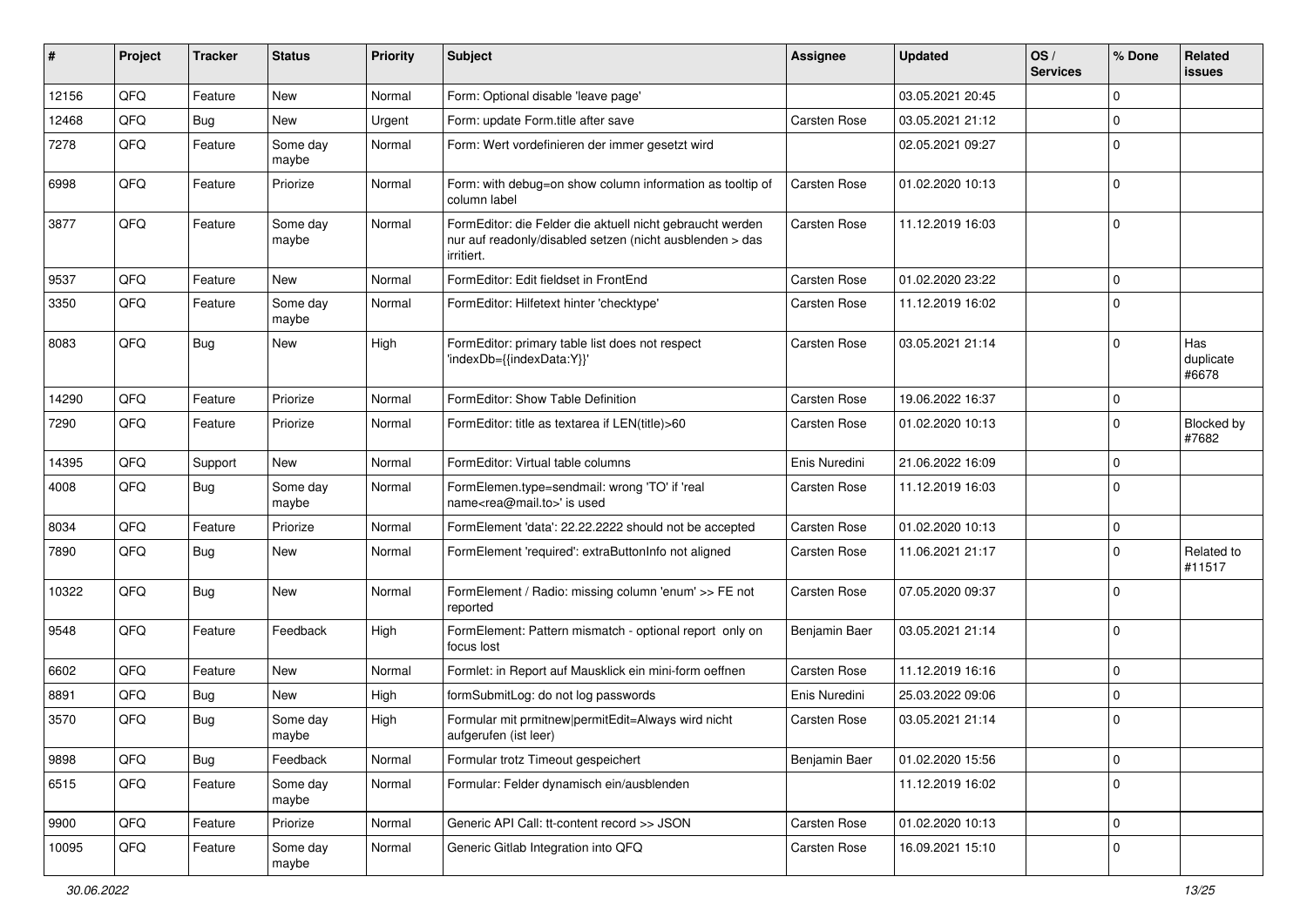| #     | Project | <b>Tracker</b> | <b>Status</b>     | <b>Priority</b> | <b>Subject</b>                                                                                           | <b>Assignee</b> | <b>Updated</b>   | OS/<br><b>Services</b> | % Done      | Related<br>issues                                                       |
|-------|---------|----------------|-------------------|-----------------|----------------------------------------------------------------------------------------------------------|-----------------|------------------|------------------------|-------------|-------------------------------------------------------------------------|
| 14283 | QFQ     | Bug            | Priorize          | Normal          | HEIC / HEIF convert doesn't trigger                                                                      | Carsten Rose    | 19.06.2022 16:37 |                        | $\mathbf 0$ |                                                                         |
| 9126  | QFQ     | Bug            | Some day<br>maybe | Normal          | hidden Form elements are present in page source                                                          |                 | 02.01.2021 18:41 |                        | $\mathbf 0$ |                                                                         |
| 11702 | QFQ     | Feature        | New               | Normal          | HTML Special Char makes no sense for 'allbut' if '&' is<br>forbidden                                     | Carsten Rose    | 07.12.2021 16:35 |                        | $\mathbf 0$ | Related to<br>#5112,<br>Related to<br>#14320                            |
| 11347 | QFQ     | <b>Bug</b>     | Feedback          | Normal          | If Bedingungen funktionieren nicht korrekt                                                               | Christoph Fuchs | 21.03.2021 20:37 |                        | $\mathbf 0$ |                                                                         |
| 12480 | QFQ     | Feature        | <b>New</b>        | Normal          | If QFQ upgrade is running, block further request                                                         | Carsten Rose    | 03.05.2021 20:45 |                        | $\mathbf 0$ |                                                                         |
| 8217  | QFQ     | Feature        | <b>New</b>        | Normal          | if-elseif-else construct                                                                                 | Carsten Rose    | 16.03.2021 18:41 |                        | $\mathbf 0$ | Related to<br>#10716                                                    |
| 7660  | QFQ     | Feature        | New               | Normal          | IMAP: import mails to DB, move / delete mails                                                            | Carsten Rose    | 01.02.2020 09:52 |                        | $\mathbf 0$ |                                                                         |
| 12513 | QFQ     | <b>Bug</b>     | New               | High            | Implement server side check of maxlength                                                                 | Carsten Rose    | 07.12.2021 17:19 |                        | $\mathbf 0$ |                                                                         |
| 7453  | QFQ     | Feature        | Some day<br>maybe | Normal          | import / export forms QFQ                                                                                | Carsten Rose    | 16.09.2021 15:10 |                        | $\mathbf 0$ |                                                                         |
| 14091 | QFQ     | <b>Bug</b>     | New               | Normal          | inconsistent template path for twig                                                                      | Carsten Rose    | 19.04.2022 18:36 |                        | $\mathbf 0$ |                                                                         |
| 4659  | QFQ     | Bug            | Some day<br>maybe | Normal          | infoButtonExtra                                                                                          | Carsten Rose    | 01.02.2020 23:20 |                        | $\mathbf 0$ |                                                                         |
| 2950  | QFQ     | Feature        | Some day<br>maybe | Normal          | Inhalt QFQ Records als File                                                                              |                 | 11.12.2019 16:03 |                        | $\mathbf 0$ |                                                                         |
| 14305 | QFQ     | Bug            | <b>New</b>        | Normal          | Inline Report editing does not create history entries                                                    | Carsten Rose    | 10.06.2022 11:55 |                        | $\mathbf 0$ |                                                                         |
| 11036 | QFQ     | Feature        | Some day<br>maybe | Normal          | inline report editor permissions                                                                         | Carsten Rose    | 16.09.2021 15:09 |                        | $\mathbf 0$ | Related to<br>#11323                                                    |
| 9834  | QFQ     | <b>Bug</b>     | Priorize          | Normal          | Input elements with tag 'disabled' are missing on<br>form-submit: server option 'processReadOnly' broken | Carsten Rose    | 07.12.2021 16:43 |                        | $\mathbf 0$ | Related to<br>#9691,<br>Related to<br>#5305, Has<br>duplicate<br>#12331 |
| 7965  | QFQ     | Feature        | Priorize          | Normal          | Input type 'text' with visual format - currency                                                          | Benjamin Baer   | 03.01.2022 07:45 |                        | $\mathbf 0$ |                                                                         |
| 12630 | QFQ     | Feature        | In Progress       | Normal          | Input: date[time]: min / max values                                                                      | Enis Nuredini   | 20.06.2022 18:31 |                        | $\mathbf 0$ | Related to<br>#10096,<br>Related to<br>#14302,<br>Related to<br>#14303  |
| 7522  | QFQ     | Feature        | Priorize          | Normal          | Inserting default index.html to folder (Avoid Apache<br>Indexing)                                        | Carsten Rose    | 01.02.2020 10:13 |                        | $\mathbf 0$ |                                                                         |
| 4259  | QFQ     | Feature        | Some day<br>maybe | Normal          | Instant trigger a cron job                                                                               | Carsten Rose    | 11.12.2019 16:03 |                        | $\mathbf 0$ |                                                                         |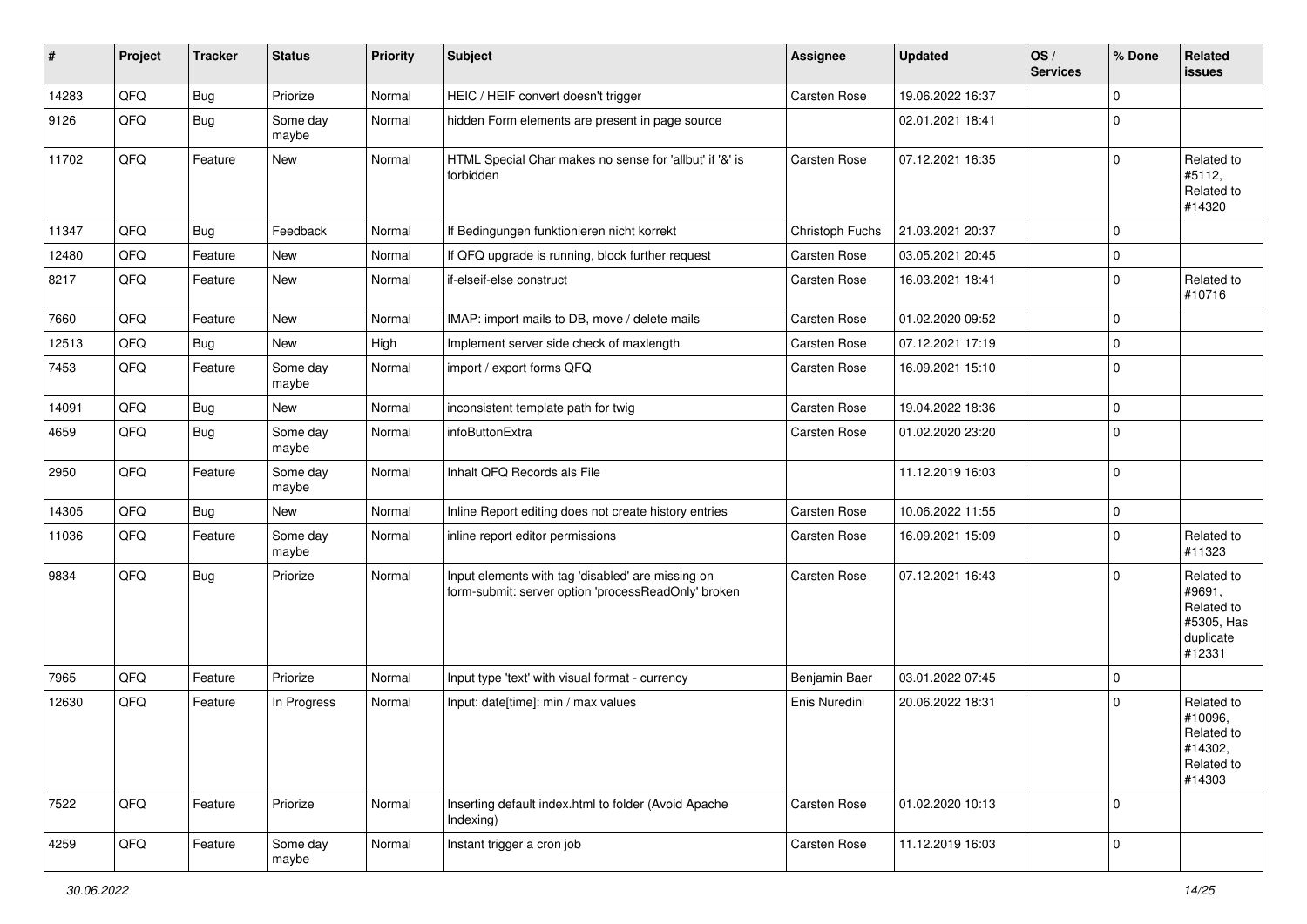| #     | Project | <b>Tracker</b> | <b>Status</b>     | <b>Priority</b> | <b>Subject</b>                                                                                         | <b>Assignee</b> | <b>Updated</b>   | OS/<br><b>Services</b> | % Done              | Related<br><b>issues</b>                                               |
|-------|---------|----------------|-------------------|-----------------|--------------------------------------------------------------------------------------------------------|-----------------|------------------|------------------------|---------------------|------------------------------------------------------------------------|
| 7732  | QFQ     | Feature        | Some day<br>maybe | Normal          | Javascript: Lazy Loading der add on libs                                                               | Benjamin Baer   | 08.06.2022 10:38 |                        | $\mathbf 0$         | Related to<br>#12611,<br>Related to<br>#12490,<br>Related to<br>#10013 |
| 1510  | QFQ     | Feature        | Some day<br>maybe | Normal          | jquery von google laden, falls das nicht geht lokal                                                    |                 | 11.12.2019 16:03 |                        | $\mathbf 0$         |                                                                        |
| 1946  | QFQ     | Feature        | Some day<br>maybe | Normal          | Kontrolle ob der ReadOnly Modus bei den<br>Formularelementen korrekt implementiert ist                 | Carsten Rose    | 11.12.2019 16:03 |                        | $\mathbf 0$         |                                                                        |
| 10443 | QFQ     | Feature        | In Progress       | Normal          | Konzept_api / _live                                                                                    | Carsten Rose    | 07.05.2020 09:39 |                        | $\mathbf 0$         |                                                                        |
| 10593 | QFQ     | Feature        | <b>New</b>        | Normal          | label2: text behind input element                                                                      | Carsten Rose    | 16.05.2020 10:57 |                        | $\mathbf 0$         |                                                                        |
| 14371 | QFQ     | Feature        | Priorize          | Normal          | LDAP via REPORT                                                                                        | Carsten Rose    | 19.06.2022 16:37 |                        | $\mathbf 0$         |                                                                        |
| 3457  | QFQ     | Feature        | Some day<br>maybe | Normal          | LDAP: concat multi values to one single entry                                                          | Carsten Rose    | 11.12.2019 16:02 |                        | $\mathbf 0$         |                                                                        |
| 6566  | QFQ     | <b>Bug</b>     | Priorize          | Normal          | Link Function 'delete': provided parameter missing on page<br>reload                                   | Benjamin Baer   | 03.01.2022 08:08 |                        | $\mathbf 0$         |                                                                        |
| 10569 | QFQ     | Feature        | Priorize          | Normal          | link blank more safe                                                                                   | Enis Nuredini   | 25.03.2022 12:44 |                        | $\pmb{0}$           |                                                                        |
| 3617  | QFQ     | Feature        | Some day<br>maybe | Normal          | Load javascripts at bottom                                                                             |                 | 11.12.2019 16:02 |                        | $\mathbf 0$         |                                                                        |
| 8702  | QFQ     | Feature        | New               | Normal          | Load Record which is locked: missing user info                                                         | Carsten Rose    | 11.12.2019 16:16 |                        | $\mathbf 0$         | Related to<br>#9789                                                    |
| 12490 | QFQ     | Feature        | New               | Normal          | Loading Plugins in QFQ - see what tinymce does. (lazy<br>loading)                                      | Benjamin Baer   | 08.06.2022 10:37 |                        | $\mathbf 0$         | Related to<br>#12611,<br>Related to<br>#10013,<br>Related to<br>#7732  |
| 4433  | QFQ     | Feature        | Some day<br>maybe | Normal          | Log when SIP will be destroyed by QFQ for any (security)<br>reason                                     |                 | 01.02.2020 23:20 |                        | $\mathbf 0$         | Related to<br>#4432,<br>Related to<br>#5458                            |
| 4439  | QFQ     | Feature        | Some day<br>maybe | Normal          | Log: report all actions fired by an FE Element, incl. the<br>original directive (slaveld, sgllnsert, ) |                 | 01.02.2020 23:20 |                        | $\mathbf 0$         | Related to<br>#4432,<br>Related to<br>#5458                            |
| 9777  | QFQ     | Feature        | New               | Normal          | Logging QFQ Variables                                                                                  | Carsten Rose    | 16.12.2019 17:17 |                        | $\mathsf{O}\xspace$ |                                                                        |
| 2361  | QFQ     | Feature        | New               | Normal          | Logging wer/wann/wo welches Formular aufgerufen hat                                                    | Carsten Rose    | 11.12.2019 16:15 |                        | $\mathbf 0$         | Related to<br>#4432,<br>Related to<br>#7480                            |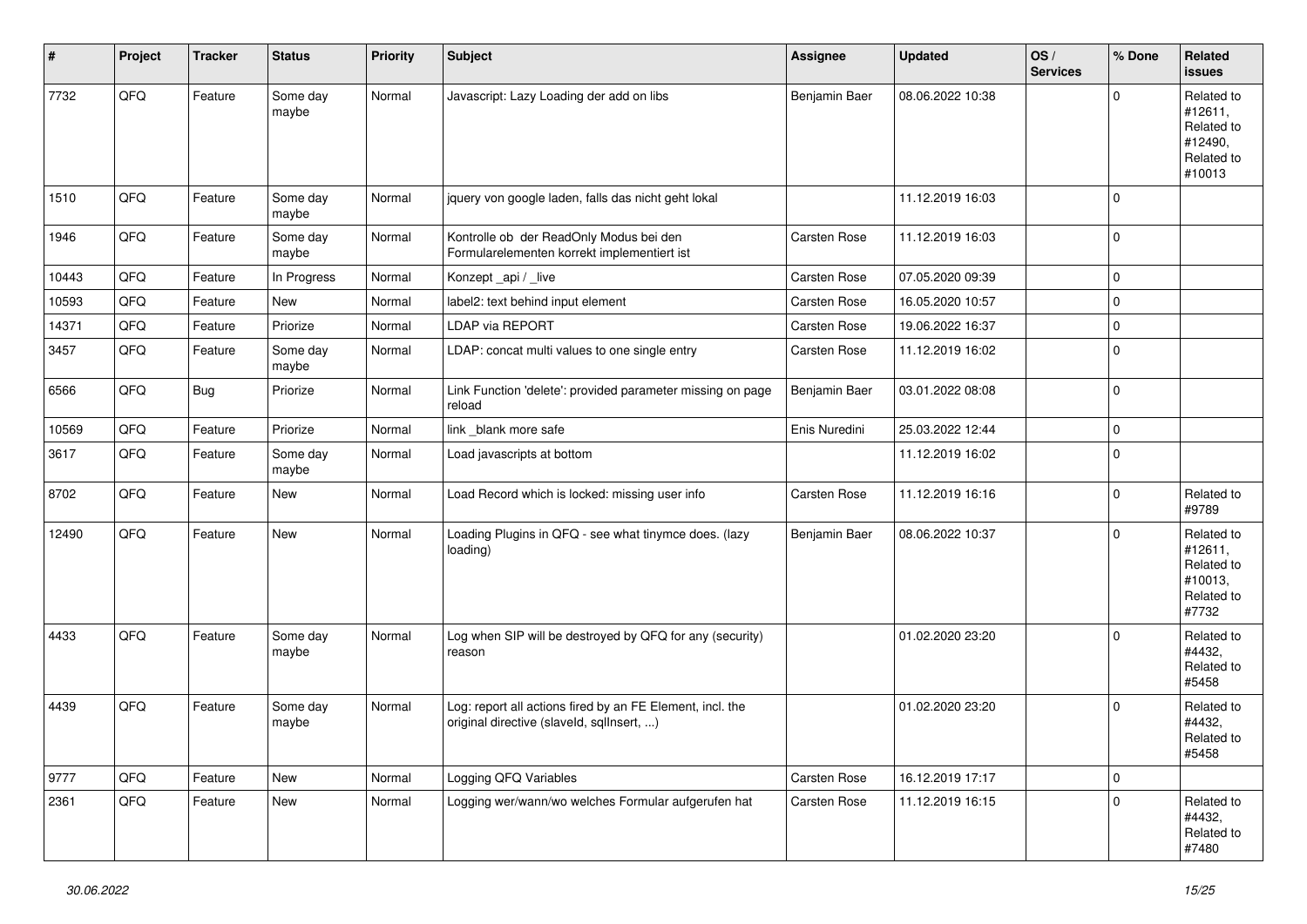| $\#$  | Project | <b>Tracker</b> | <b>Status</b>     | <b>Priority</b> | <b>Subject</b>                                                                           | <b>Assignee</b> | <b>Updated</b>   | OS/<br><b>Services</b> | % Done      | <b>Related</b><br><b>issues</b>             |
|-------|---------|----------------|-------------------|-----------------|------------------------------------------------------------------------------------------|-----------------|------------------|------------------------|-------------|---------------------------------------------|
| 5852  | QFQ     | Feature        | Some day<br>maybe | Normal          | Logging: mail.log / sql.log - im FE anzeigen und via AJAX<br>aktualisieren               | Carsten Rose    | 01.02.2020 23:19 |                        | $\Omega$    | Related to<br>#5885                         |
| 3504  | QFQ     | Feature        | <b>New</b>        | Normal          | Logging: welche Action FEs werden wann wie ausgefuehrt                                   | Carsten Rose    | 01.02.2020 23:21 |                        | $\mathbf 0$ | Related to<br>#5458,<br>Related to<br>#4092 |
| 4974  | QFQ     | Feature        | Some day<br>maybe | Normal          | Long polling - inform all listening clients of changes                                   |                 | 11.12.2019 16:02 |                        | $\mathbf 0$ |                                             |
| 5455  | QFQ     | Feature        | Some day<br>maybe | Normal          | Mail Redirects grld abhaengig                                                            |                 | 01.02.2020 23:20 |                        | $\mathbf 0$ |                                             |
| 2084  | QFQ     | Feature        | Some day<br>maybe | Normal          | Mailto mit encryption: Subrecord                                                         | Carsten Rose    | 11.12.2019 16:03 |                        | $\Omega$    | Related to<br>#2082                         |
| 11747 | QFQ     | Feature        | <b>New</b>        | Normal          | Maintenance Page with Redirect                                                           | Carsten Rose    | 03.05.2021 20:47 |                        | $\mathbf 0$ | Related to<br>#11741                        |
| 9208  | QFQ     | Feature        | <b>New</b>        | Normal          | Manage 'recent' records                                                                  | Carsten Rose    | 01.02.2020 23:22 |                        | $\mathbf 0$ |                                             |
| 10014 | QFQ     | Feature        | <b>New</b>        | Normal          | Manual.rst: describe behaviour and process order of<br>fillStoreVar, slaveId, sqlBefore, | Carsten Rose    | 01.02.2020 22:31 |                        | $\Omega$    |                                             |
| 4440  | QFQ     | Feature        | Some day<br>maybe | Normal          | Manual.rst: explain how to. expand PHP Session to 4h                                     |                 | 11.12.2019 16:02 |                        | $\mathbf 0$ |                                             |
| 7104  | QFQ     | Feature        | Some day<br>maybe | Normal          | Manual: hint about escaping if '\r' appears in mail body                                 |                 | 11.12.2019 16:01 |                        | $\mathbf 0$ |                                             |
| 12039 | QFQ     | Feature        | <b>New</b>        | Normal          | Missing htmlSpecialChar() in pre processing on form submit                               |                 | 18.02.2021 00:09 |                        | $\Omega$    | Related to<br>#14320                        |
| 4027  | QFQ     | Feature        | Some day<br>maybe | Normal          | Missing: orange 'check' / 'bullet'                                                       |                 | 11.12.2019 16:03 |                        | $\mathbf 0$ |                                             |
| 11523 | QFQ     | Feature        | New               | Normal          | Mit dynamic Update erkennen, ob Upload gemacht wurde                                     | Carsten Rose    | 13.11.2020 15:07 |                        | $\Omega$    | Related to<br>#9533                         |
| 4626  | QFQ     | Feature        | Some day<br>maybe | Normal          | Mobile View: 'classBody=qfq-form-right' makes no sense                                   |                 | 01.02.2020 23:20 |                        | $\Omega$    |                                             |
| 3646  | QFQ     | Feature        | Some day<br>maybe | Normal          | Moeglichkeit HTML Tags in Reports auszugeben (zu<br>enkodieren: htmlspecialchars)        |                 | 11.12.2019 16:02 |                        | $\Omega$    | Related to<br>#14320                        |
| 6765  | QFQ     | Feature        | New               | Normal          | Moeglichkeit via QFQ eigene Logs zu schreiben                                            | Carsten Rose    | 01.02.2020 23:21 |                        | $\mathbf 0$ |                                             |
| 10015 | QFQ     | Feature        | Priorize          | Normal          | Monospace in Textarea                                                                    | Carsten Rose    | 03.02.2020 13:40 |                        | $\mathbf 0$ |                                             |
| 5459  | QFQ     | Bug            | New               | High            | Multi DB: spread system tables between 'QFQ' and<br>'Data'-DB                            | Carsten Rose    | 03.05.2021 21:14 |                        | $\mathbf 0$ | Related to<br>#4720                         |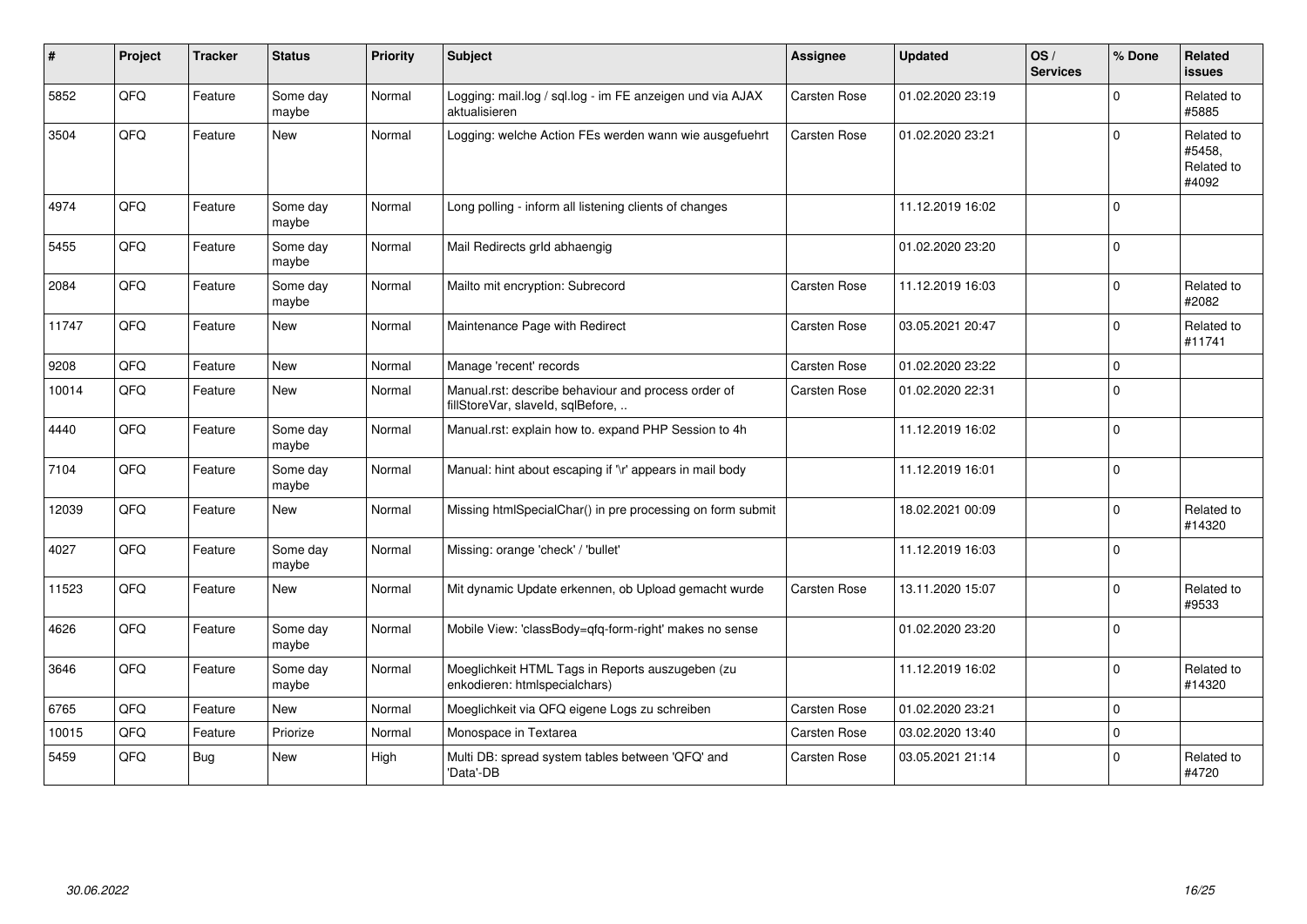| $\vert$ # | Project | <b>Tracker</b> | <b>Status</b>     | <b>Priority</b> | <b>Subject</b>                                             | <b>Assignee</b> | <b>Updated</b>   | OS/<br><b>Services</b> | % Done              | Related<br><b>issues</b>                                             |
|-----------|---------|----------------|-------------------|-----------------|------------------------------------------------------------|-----------------|------------------|------------------------|---------------------|----------------------------------------------------------------------|
| 9706      | QFQ     | Feature        | New               | Normal          | Multi File Upload (hidden template group)                  | Carsten Rose    | 01.02.2020 23:22 |                        | $\mathbf 0$         | Related to<br>#7521,<br>Related to<br>#5562,<br>Related to<br>#13330 |
| 10508     | QFQ     | Bug            | <b>New</b>        | High            | Multi Form broken on Multi DB Instance                     | Carsten Rose    | 03.05.2021 21:12 |                        | $\mathbf 0$         |                                                                      |
| 13331     | QFQ     | <b>Bug</b>     | <b>New</b>        | Normal          | Multi Form: Clear Icon misplaced                           | Carsten Rose    | 19.03.2022 17:47 |                        | $\mathbf 0$         |                                                                      |
| 13332     | QFQ     | <b>Bug</b>     | New               | Normal          | Multi Form: Required Felder werden visuell nicht markiert. | Carsten Rose    | 19.03.2022 17:47 |                        | $\mathbf 0$         |                                                                      |
| 4365      | QFQ     | Feature        | Some day<br>maybe | Normal          | Multi Language: new way of config                          | Carsten Rose    | 01.02.2020 23:20 |                        | $\mathbf 0$         |                                                                      |
| 11516     | QFQ     | Feature        | New               | Normal          | Multi Page Form (Previous/Next Buttons)                    | Carsten Rose    | 16.03.2021 17:52 |                        | $\mathbf 0$         |                                                                      |
| 7602      | QFQ     | Feature        | ToDo              | High            | Multi Select: with checkboxes                              | Benjamin Baer   | 22.03.2022 09:07 |                        | $\mathbf 0$         |                                                                      |
| 10714     | QFQ     | Feature        | <b>New</b>        | Normal          | multi Table Form                                           | Carsten Rose    | 16.03.2021 18:44 |                        | $\pmb{0}$           |                                                                      |
| 12325     | QFQ     | <b>Bug</b>     | Priorize          | Normal          | MultiDB form.dblndex not working for report syntax         | Carsten Rose    | 07.09.2021 13:37 |                        | $\mathbf 0$         | Related to<br>#12145,<br>Related to<br>#12314                        |
| 5695      | QFQ     | Feature        | In Progress       | Normal          | Multiform                                                  | Carsten Rose    | 02.01.2021 18:38 |                        | $\mathbf 0$         |                                                                      |
| 11695     | QFQ     | <b>Bug</b>     | New               | Normal          | MultiForm required FE Error                                | Carsten Rose    | 04.12.2020 13:34 |                        | $\mathbf 0$         |                                                                      |
| 9579      | QFQ     | Feature        | Some day<br>maybe | Normal          | Multiform with Process Row                                 | Carsten Rose    | 11.12.2019 16:01 |                        | $\mathbf 0$         |                                                                      |
| 11667     | QFQ     | Bug            | New               | Normal          | MySQL mariadb-server-10.3: Incorrect datetime value        | Carsten Rose    | 03.05.2021 20:48 |                        | $\mathbf 0$         |                                                                      |
| 12023     | QFQ     | Feature        | <b>New</b>        | Normal          | MySQL Stored Precdure: QDECODESPECIALCHAR()                | Carsten Rose    | 16.02.2021 11:16 |                        | $\mathbf 0$         | Related to<br>#12022                                                 |
| 6437      | QFQ     | Feature        | New               | Normal          | Neuer Mode Button bei FormElementen                        | Carsten Rose    | 01.02.2020 23:21 |                        | $\mathbf 0$         | Related to<br>#9668,<br>Blocked by<br>#9678                          |
| 6084      | QFQ     | Feature        | Some day<br>maybe | Normal          | New escape type: 'D' - convert date                        |                 | 01.02.2020 23:19 |                        | $\mathbf 0$         |                                                                      |
| 4446      | QFQ     | Feature        | Some day<br>maybe | Normal          | New FE get same feldContainerId as last modifed FE         |                 | 01.02.2020 23:20 |                        | $\mathbf 0$         |                                                                      |
| 7229      | QFQ     | Feature        | Some day<br>maybe | Normal          | New FormElement.type: Button                               |                 | 01.02.2021 12:32 |                        | $\pmb{0}$           |                                                                      |
| 5782      | QFQ     | Feature        | New               | Normal          | NextCloud API                                              | Carsten Rose    | 01.02.2020 10:02 |                        | $\mathsf{O}\xspace$ |                                                                      |
| 4546      | QFQ     | <b>Bug</b>     | Some day<br>maybe | Normal          | NH: SIP storage is destroyed                               |                 | 01.02.2020 23:20 |                        | $\pmb{0}$           |                                                                      |
| 12133     | QFQ     | Bug            | New               | Normal          | NPM, phpSpreadSheet aktualisieren                          | Carsten Rose    | 15.03.2021 09:04 |                        | $\overline{0}$      |                                                                      |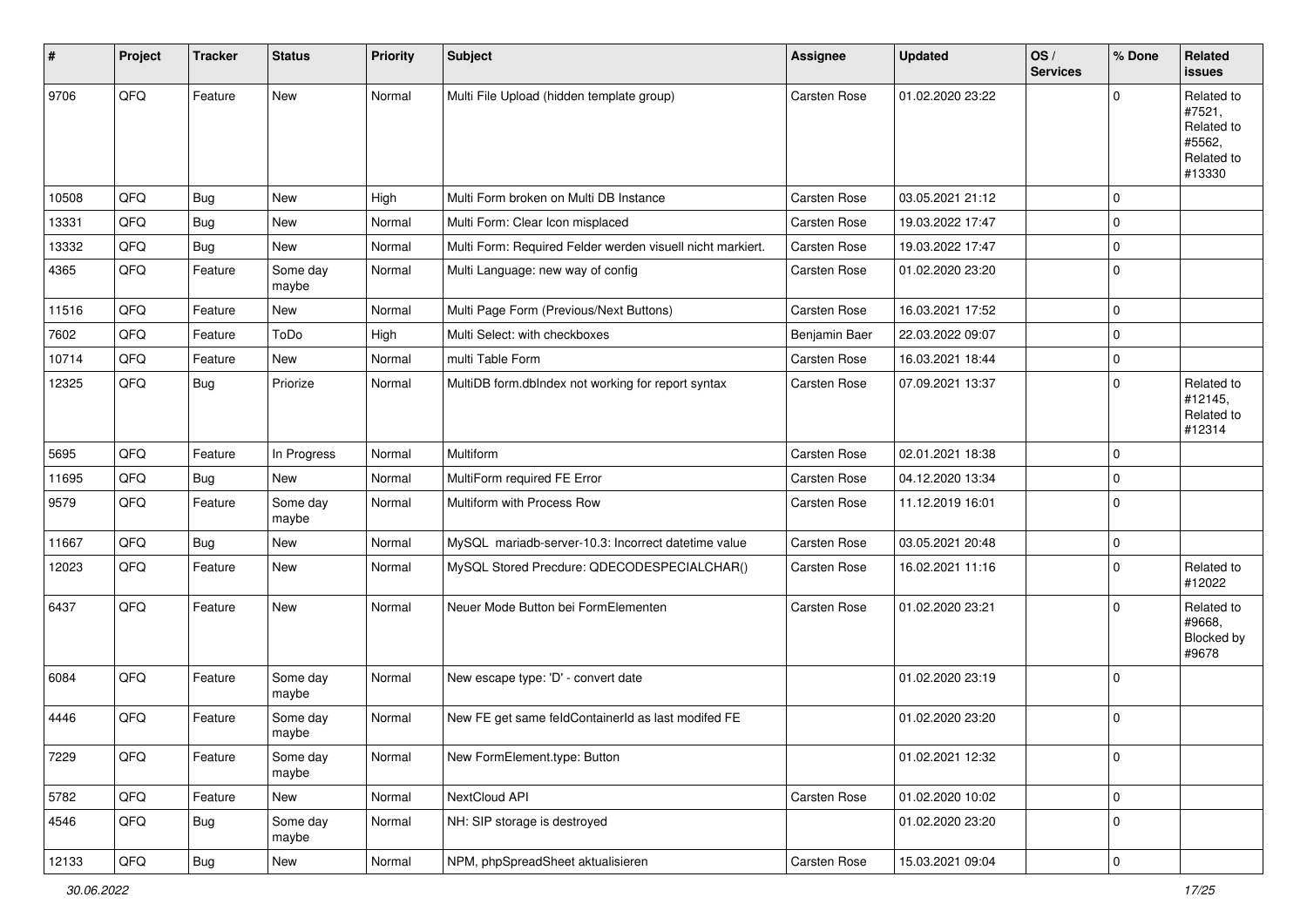| #     | Project | <b>Tracker</b> | <b>Status</b>     | <b>Priority</b> | <b>Subject</b>                                                                                        | <b>Assignee</b>     | <b>Updated</b>   | OS/<br><b>Services</b> | % Done      | <b>Related</b><br><b>issues</b>               |
|-------|---------|----------------|-------------------|-----------------|-------------------------------------------------------------------------------------------------------|---------------------|------------------|------------------------|-------------|-----------------------------------------------|
| 14090 | QFQ     | Feature        | <b>New</b>        | Normal          | Nützliche _script funktionen                                                                          | <b>Carsten Rose</b> | 28.05.2022 11:03 |                        | $\Omega$    |                                               |
| 10011 | QFQ     | Feature        | Priorize          | Normal          | Offer new STORE_TYPO3 Variable 'beUser', 'beEmail'                                                    | Carsten Rose        | 08.05.2021 09:51 |                        | $\Omega$    | Related to<br>#10012,<br>Related to<br>#12511 |
| 7685  | QFQ     | <b>Bug</b>     | <b>New</b>        | Normal          | Open FormElement from QFQ error message and save<br>modified record: error about missing {{formId:F}} | Carsten Rose        | 01.02.2020 23:22 |                        | $\Omega$    |                                               |
| 14175 | QFQ     | Bug            | In Progress       | Normal          | Opening a form with no QFQ Session cookie fails                                                       | Carsten Rose        | 03.06.2022 10:40 |                        | $\Omega$    |                                               |
| 7650  | QFQ     | <b>Bug</b>     | New               | High            | Optional do not show 'required' sign on FormElement                                                   | Carsten Rose        | 03.05.2021 21:14 |                        | $\Omega$    |                                               |
| 7681  | QFQ     | Feature        | New               | Normal          | Optional switch off 'check for modified record'                                                       | Carsten Rose        | 01.02.2020 23:21 |                        | $\mathbf 0$ |                                               |
| 10384 | QFQ     | Feature        | <b>New</b>        | Normal          | Parameter Exchange QFQ Instances                                                                      |                     | 07.05.2020 09:38 |                        | $\mathbf 0$ |                                               |
| 8101  | QFQ     | Feature        | Some day<br>maybe | Normal          | Password hash: support further hashing methods                                                        | Carsten Rose        | 16.09.2021 15:10 |                        | $\mathbf 0$ |                                               |
| 5715  | QFQ     | Feature        | New               | High            | PDF Caching                                                                                           | Carsten Rose        | 03.05.2021 21:14 |                        | $\Omega$    | Related to<br>#5851,<br>Related to<br>#6357   |
| 7336  | QFQ     | Feature        | Some day<br>maybe | Normal          | PDF Upload: disallow PDFs with specific Meta information                                              | Carsten Rose        | 11.12.2019 16:01 |                        | $\Omega$    |                                               |
| 6261  | QFQ     | Feature        | New               | Normal          | Persistent SIP                                                                                        | Carsten Rose        | 12.06.2021 09:07 |                        | $\mathbf 0$ | Related to<br>#10819                          |
| 10819 | QFQ     | Feature        | New               | Normal          | Persistent SIP - second try                                                                           | Carsten Rose        | 29.06.2020 23:02 |                        | $\mathbf 0$ | Related to<br>#6261                           |
| 8668  | QFQ     | Bug            | New               | High            | Pill disabled: dyamic mode 'hidden' not respected - FE is still<br>required                           | <b>Carsten Rose</b> | 03.05.2021 21:14 |                        | $\mathbf 0$ |                                               |
| 2063  | QFQ     | <b>Bug</b>     | Some day<br>maybe | Normal          | Pills auf 'inaktiv' setzen falls keine Element auf dem Pill<br>sichtbar sind.                         | Benjamin Baer       | 11.12.2019 16:03 |                        | $\Omega$    | Related to<br>#3752                           |
| 12556 | QFQ     | Feature        | <b>New</b>        | Normal          | Pills Title: colored = static or dynamic on allrequiredgiven                                          | Benjamin Baer       | 19.03.2022 17:49 |                        | $\Omega$    |                                               |
| 11668 | QFQ     | <b>Bug</b>     | New               | Normal          | Play function.sql - problem with mysql                                                                | Carsten Rose        | 03.05.2021 20:48 |                        | $\pmb{0}$   |                                               |
| 10080 | QFQ     | Feature        | New               | Normal          | Popup on 'save' / 'close': configure dialog (answer<br>yes/no/cancle/)                                | Carsten Rose        | 28.03.2021 20:52 |                        | $\mathbf 0$ | Is duplicate<br>of #12262                     |
| 8204  | QFQ     | Feature        | Priorize          | High            | Position 'required mark'                                                                              | Carsten Rose        | 16.06.2021 13:44 |                        | $\mathbf 0$ |                                               |
| 3495  | QFQ     | Feature        | Some day<br>maybe | Normal          | Predifined Parameter werden nicht in '+' (add new record)<br>SIP gerendert.                           |                     | 11.12.2019 16:02 |                        | $\Omega$    |                                               |
| 4023  | QFQ     | Feature        | New               | Normal          | prepared statements - FE action: salveld, sqllnsert,<br>sqlUpdate, sqlDelete, sqlBefore, sqlAfter     | Carsten Rose        | 11.12.2019 16:15 |                        | $\mathbf 0$ |                                               |
| 10658 | QFQ     | Bug            | New               | Normal          | processReadOnly broken                                                                                | Carsten Rose        | 27.05.2020 17:55 |                        | $\mathbf 0$ |                                               |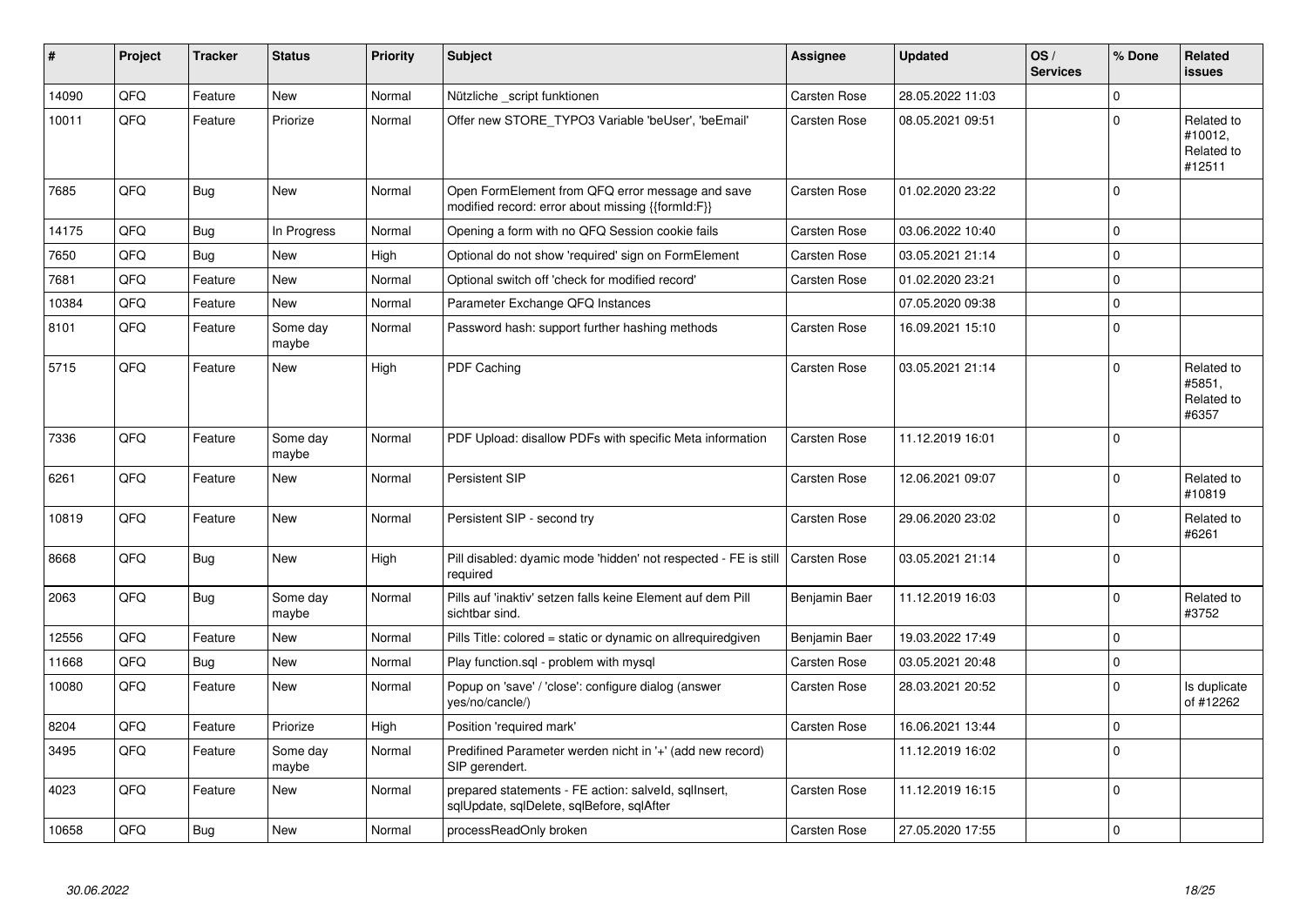| #     | Project | <b>Tracker</b> | <b>Status</b>     | <b>Priority</b> | <b>Subject</b>                                                                                                                        | <b>Assignee</b>        | <b>Updated</b>   | OS/<br><b>Services</b> | % Done       | Related<br><b>issues</b> |
|-------|---------|----------------|-------------------|-----------------|---------------------------------------------------------------------------------------------------------------------------------------|------------------------|------------------|------------------------|--------------|--------------------------|
| 9135  | QFQ     | Feature        | Priorize          | Normal          | Progress Bar generic / replace old hourglass download<br>popup                                                                        | Benjamin Baer          | 03.01.2022 07:43 |                        | $\Omega$     |                          |
| 11980 | QFQ     | Feature        | In Progress       | Normal          | protected verzeichnis MUSS geschützt werden                                                                                           | Carsten Rose           | 07.09.2021 13:30 |                        | $\mathbf 0$  |                          |
| 1253  | QFQ     | Feature        | Some day<br>maybe | Normal          | QF: Colorpicker                                                                                                                       |                        | 11.12.2019 16:03 |                        | $\Omega$     |                          |
| 1251  | QFQ     | Feature        | Some day<br>maybe | Normal          | QF: Combo                                                                                                                             |                        | 11.12.2019 16:03 |                        | $\Omega$     |                          |
| 955   | QFQ     | Feature        | Some day<br>maybe | Normal          | QF: Notizen vor/nach dem Form                                                                                                         |                        | 01.02.2020 23:20 |                        | $\mathbf{0}$ |                          |
| 1234  | QFQ     | Feature        | Some day<br>maybe | Normal          | QF: Record numbering: Im Grid soll in Spalte 1 optional die<br>laufende Nummer der Records angezeigt werden.                          |                        | 01.02.2020 23:20 |                        | $\mathbf 0$  |                          |
| 10124 | QFQ     | Feature        | Feedback          | Normal          | qfq AAI-Login                                                                                                                         | Karin Niffeler         | 07.05.2020 09:36 |                        | $\mathbf 0$  |                          |
| 14376 | QFQ     | Feature        | New               | Normal          | QFQ Bootstrap: if missing, create stored procedures                                                                                   | Enis Nuredini          | 19.06.2022 16:37 |                        | $\mathbf 0$  |                          |
| 13592 | QFQ     | <b>Bug</b>     | New               | Normal          | QFQ Build Queue: das vergeben von Tags klappt nicht. Es<br>werden keine Releases gebaut.                                              | Carsten Rose           | 19.03.2022 17:45 |                        | $\mathbf 0$  |                          |
| 5160  | QFQ     | Feature        | Some day<br>maybe | Normal          | QFQ collaborative / together.js, ShareJS, y-js, collaborative,                                                                        |                        | 11.12.2019 16:02 |                        | $\Omega$     |                          |
| 5389  | QFQ     | Feature        | Some day<br>maybe | Normal          | QFQ Design: Multline label / note                                                                                                     | Benjamin Baer          | 01.02.2020 23:19 |                        | $\mathbf 0$  |                          |
| 6140  | QFQ     | <b>Bug</b>     | Priorize          | Normal          | QFQ DnD Sort: Locked fields                                                                                                           | Benjamin Baer          | 21.03.2022 09:56 |                        | $\mathbf 0$  |                          |
| 9024  | QFQ     | Bug            | Some day<br>maybe | Normal          | QFQ Einarbeitung                                                                                                                      |                        | 01.02.2020 15:56 |                        | $\Omega$     |                          |
| 1635  | QFQ     | Feature        | Some day<br>maybe | Normal          | QFQ Extension content record: weitere Optionen<br>einblenden.                                                                         | Carsten Rose           | 11.12.2019 16:03 |                        | $\mathbf{0}$ |                          |
| 12508 | QFQ     | <b>Bug</b>     | In Progress       | High            | qfq Form: sendMail                                                                                                                    | Karin Niffeler         | 19.03.2022 17:48 |                        | $\mathbf 0$  |                          |
| 12463 | QFQ     | <b>Bug</b>     | ToDo              | High            | QFQ Function: 'function' and 'sql' on same level - output of<br>sal is shown two times.                                               | Carsten Rose           | 15.12.2021 16:31 |                        | $\Omega$     |                          |
| 12395 | QFQ     | <b>Bug</b>     | ToDo              | High            | QFQ Function: Result two times shown                                                                                                  | Carsten Rose           | 18.02.2022 08:59 |                        | $\mathbf 0$  |                          |
| 12465 | QFQ     | Feature        | <b>New</b>        | Normal          | QFQ Function: use in FE to fill StoreRecord                                                                                           | Carsten Rose           | 05.05.2021 21:58 |                        | $\mathbf 0$  |                          |
| 13609 | QFQ     | Feature        | New               | Normal          | QFQ Introduction: Seite aufloesen                                                                                                     | Philipp<br>Gröbelbauer | 28.05.2022 11:02 |                        | $\Omega$     |                          |
| 5892  | QFQ     | Feature        | Some day<br>maybe | Normal          | QFQ should use T3 API to manipulate FE GROUP<br>membership                                                                            |                        | 01.02.2020 23:20 |                        | 0            |                          |
| 7524  | QFQ     | <b>Bug</b>     | New               | Normal          | QFQ throws a 'General Error' if 'fileadmin/protected/log/' is<br>not writeable                                                        | Carsten Rose           | 01.02.2020 23:22 |                        | $\mathbf{0}$ |                          |
| 9927  | QFQ     | Feature        | New               | Normal          | QFQ Update: a) Update nur machen wenn BE User<br>eingeloggt ist., b) Bei Fehler genaue Meldung welcher<br>Updateschritt Probleme hat. | Carsten Rose           | 22.01.2020 12:59 |                        | 0            |                          |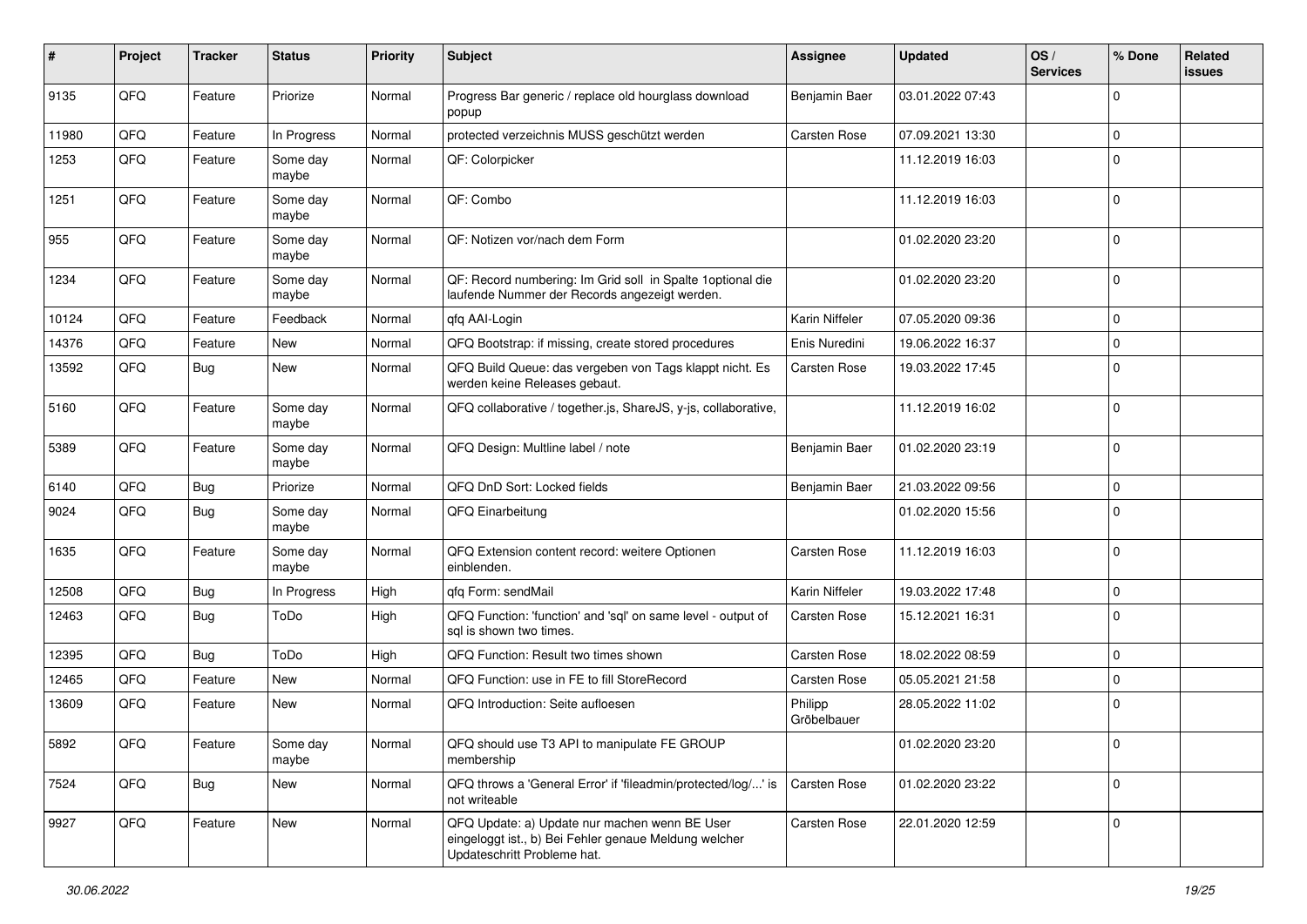| #     | Project | <b>Tracker</b> | <b>Status</b>     | <b>Priority</b> | Subject                                                                                  | <b>Assignee</b> | <b>Updated</b>   | OS/<br><b>Services</b> | % Done      | Related<br><b>issues</b>                                               |
|-------|---------|----------------|-------------------|-----------------|------------------------------------------------------------------------------------------|-----------------|------------------|------------------------|-------------|------------------------------------------------------------------------|
| 3692  | QFQ     | Feature        | Some day<br>maybe | Normal          | QFQ Webseite                                                                             | Benjamin Baer   | 11.12.2019 16:02 |                        | $\mathbf 0$ | Related to<br>#5033                                                    |
| 7108  | QFQ     | Feature        | Some day<br>maybe | Normal          | QFQ Wrap Elements                                                                        |                 | 11.12.2019 16:01 |                        | $\mathbf 0$ |                                                                        |
| 4839  | QFQ     | Feature        | Some day<br>maybe | Normal          | qfq-handle in <head> Abschnitt</head>                                                    | Carsten Rose    | 11.12.2019 16:02 |                        | $\mathbf 0$ |                                                                        |
| 13528 | QFQ     | Bug            | New               | Normal          | qfq.io > releases: es wird kein neues Release angelegt                                   | Benjamin Baer   | 19.03.2022 17:46 |                        | $\mathbf 0$ |                                                                        |
| 6574  | QFQ     | Bug            | Priorize          | Normal          | gfg.log: Fehlermeldung wurde angezeigt, aber nicht geloggt                               | Carsten Rose    | 01.02.2020 10:13 |                        | $\mathbf 0$ |                                                                        |
| 14187 | QFQ     | Feature        | New               | High            | qfq.log: show current URL                                                                | Carsten Rose    | 28.05.2022 11:02 |                        | $\mathbf 0$ | Related to<br>#13933,<br>Related to<br>#12532,<br>Related to<br>#11893 |
| 5480  | QFQ     | Feature        | Some day<br>maybe | Normal          | QFQ: Dokumentation mit Screenshots versehen                                              | Carsten Rose    | 01.02.2020 23:20 |                        | $\mathbf 0$ | Related to<br>#9879                                                    |
| 8586  | QFQ     | Feature        | Some day<br>maybe | Normal          | QFQ: Enhance Error message for 'record not found'                                        | Carsten Rose    | 16.09.2021 15:10 |                        | $\mathbf 0$ |                                                                        |
| 4771  | QFQ     | Bug            | Some day<br>maybe | Normal          | qfq: select-down-values empty after save (edit-form for<br>program administrators)       | Carsten Rose    | 01.02.2020 23:20 |                        | $\mathbf 0$ | Related to<br>#4549, Has<br>duplicate<br>#4282                         |
| 13757 | QFQ     | Feature        | <b>New</b>        | High            | QR / Bar-Code Plugin                                                                     | Enis Nuredini   | 19.03.2022 17:43 |                        | $\mathbf 0$ |                                                                        |
| 7520  | QFQ     | Feature        | New               | Normal          | QR Code:  AS _qr ( AS _link)                                                             | Carsten Rose    | 01.02.2020 23:22 |                        | 0           |                                                                        |
| 5851  | QFQ     | Feature        | Some day<br>maybe | Normal          | Queue System implementieren: MQTT, RabbitMQ                                              |                 | 01.02.2020 23:20 |                        | $\Omega$    | Related to<br>#5715                                                    |
| 6483  | QFQ     | Bug            | <b>New</b>        | Normal          | R Store funktioniert nicht bei 'Report Notation' im FE                                   | Carsten Rose    | 01.02.2020 23:21 |                        | 0           |                                                                        |
| 9020  | QFQ     | <b>Bug</b>     | Some day<br>maybe | Normal          | radio mit buttonClass und dynamicUpdate lassen sich nicht<br>kombinieren                 |                 | 11.12.2019 16:01 |                        | $\mathbf 0$ |                                                                        |
| 7924  | QFQ     | Feature        | New               | Normal          | Radio/Checkbox with Tooltip                                                              | Carsten Rose    | 01.02.2020 23:22 |                        | $\mathbf 0$ |                                                                        |
| 11239 | QFQ     | Bug            | New               | Normal          | Radiobutton (plain): horizontales Rendern abhängig vom<br>Datentyp in der Datenbank      | Carsten Rose    | 30.09.2020 18:37 |                        | $\mathbf 0$ |                                                                        |
| 11237 | QFQ     | <b>Bug</b>     | <b>New</b>        | High            | Radiobutton / parameter.buttonClass= btn-default - kein dirty   Benjamin Baer<br>Trigger |                 | 03.05.2021 21:12 |                        | $\mathbf 0$ | Related to<br>#10766                                                   |
| 10766 | QFQ     | Bug            | New               | High            | Radiobutton / parameter.buttonClass=btn-default: dynamic<br>update                       |                 | 03.05.2021 21:12 |                        | $\mathbf 0$ | Related to<br>#11237                                                   |
| 7513  | QFQ     | Bug            | New               | Normal          | Radios not correct aligned                                                               | Carsten Rose    | 01.02.2020 23:22 |                        | $\mathbf 0$ |                                                                        |
| 7795  | QFQ     | <b>Bug</b>     | New               | Normal          | Readonly Form: Typeahead-Felder                                                          | Carsten Rose    | 01.02.2020 23:22 |                        | $\pmb{0}$   | Related to<br>#10640                                                   |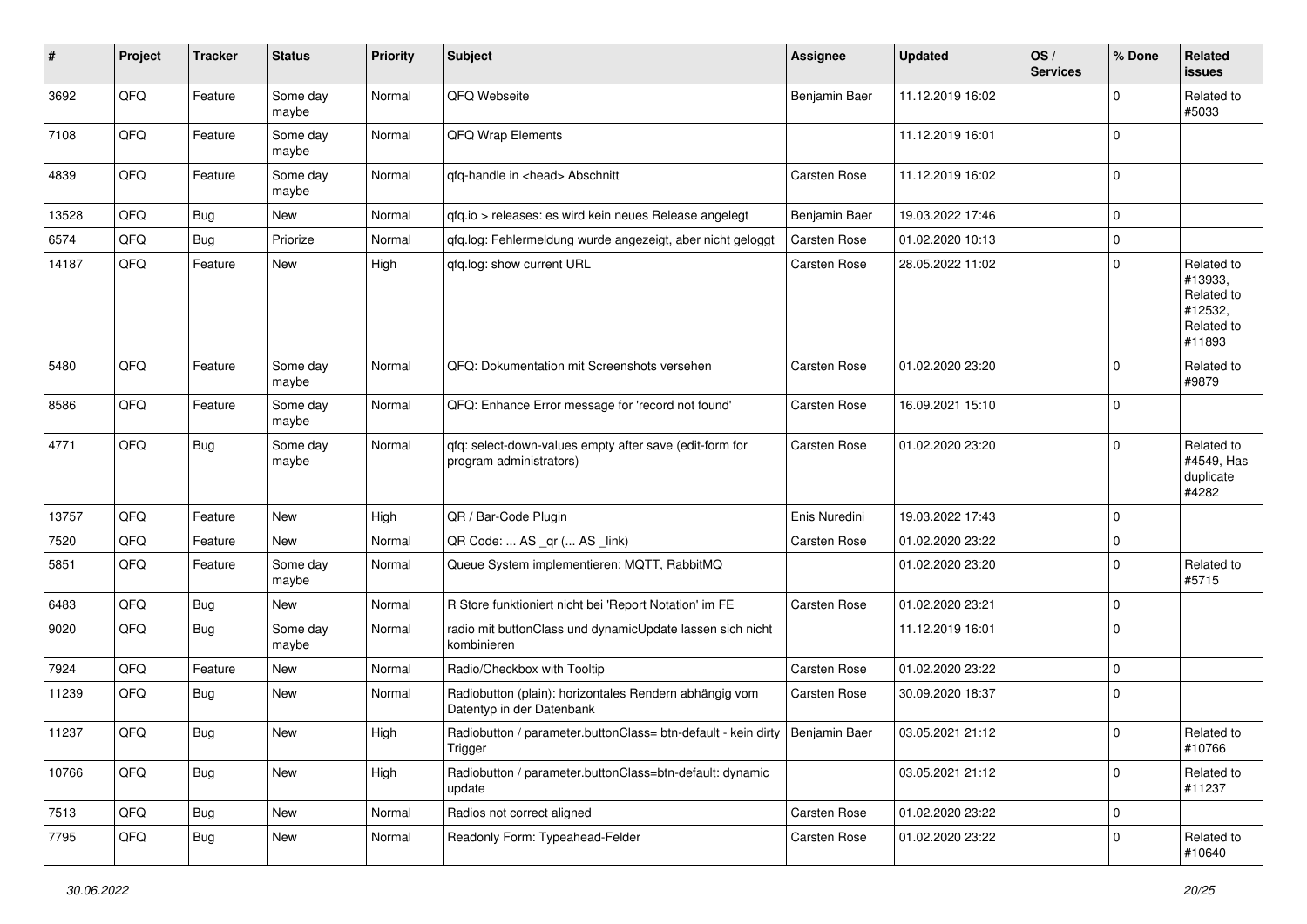| $\vert$ # | Project | <b>Tracker</b> | <b>Status</b>     | <b>Priority</b> | <b>Subject</b>                                                                               | Assignee            | <b>Updated</b>   | OS/<br><b>Services</b> | % Done      | <b>Related</b><br><b>issues</b>                                        |
|-----------|---------|----------------|-------------------|-----------------|----------------------------------------------------------------------------------------------|---------------------|------------------|------------------------|-------------|------------------------------------------------------------------------|
| 3867      | QFQ     | Feature        | Priorize          | Normal          | Readonly Formular: Template Groups add/delete<br>ausbeldnen                                  | Carsten Rose        | 05.05.2021 22:12 |                        | $\mathbf 0$ |                                                                        |
| 3109      | QFQ     | <b>Bug</b>     | Some day<br>maybe | High            | RealUrl: Links werden nicht korrekt gerendert                                                | Carsten Rose        | 03.05.2021 21:14 |                        | $\mathbf 0$ |                                                                        |
| 7280      | QFQ     | Feature        | New               | Normal          | recently used table                                                                          | Carsten Rose        | 01.02.2020 23:21 |                        | $\mathbf 0$ |                                                                        |
| 7480      | QFQ     | Feature        | New               | Normal          | Record History (Undo / Redo)                                                                 | Carsten Rose        | 11.12.2019 16:16 |                        | $\mathbf 0$ | Related to<br>#2361                                                    |
| 7099      | QFQ     | Feature        | New               | Normal          | Redesign FormEditor                                                                          | Carsten Rose        | 01.02.2020 23:21 |                        | $\mathbf 0$ |                                                                        |
| 13700     | QFQ     | Feature        | New               | Normal          | Redesign qfq.io Seite                                                                        | <b>Carsten Rose</b> | 19.03.2022 17:43 |                        | $\mathbf 0$ |                                                                        |
| 10012     | QFQ     | Feature        | Priorize          | Normal          | redirectAllMailTo: {{beEmail:T}}                                                             | Carsten Rose        | 08.05.2021 09:54 |                        | $\mathbf 0$ | Related to<br>#12412,<br>Related to<br>#12413,<br>Related to<br>#10011 |
| 12611     | QFQ     | Feature        | Some day<br>maybe | Normal          | Refactoring: Bootstrap with Lazy Loading                                                     | <b>Carsten Rose</b> | 08.06.2022 10:37 |                        | $\Omega$    | Related to<br>#12490,<br>Related to<br>#10013,<br>Related to<br>#7732  |
| 4640      | QFQ     | Feature        | Some day<br>maybe | Normal          | Rename System Forms                                                                          |                     | 01.02.2020 23:20 |                        | $\Omega$    |                                                                        |
| 10005     | QFQ     | Feature        | Priorize          | Normal          | Report / special column name:  AS _calendar                                                  | <b>Carsten Rose</b> | 03.06.2020 17:28 |                        | $\mathbf 0$ |                                                                        |
| 11323     | QFQ     | Feature        | Some day<br>maybe | Normal          | Report Frontend Editor Modal + Codemirror                                                    | <b>Carsten Rose</b> | 16.09.2021 15:10 |                        | $\mathbf 0$ | Related to<br>#11036                                                   |
| 8975      | QFQ     | Feature        | New               | Normal          | Report Notation: 2.0                                                                         | Carsten Rose        | 01.02.2020 23:22 |                        | $\Omega$    | Related to<br>#8963                                                    |
| 9983      | QFQ     | Feature        | New               | Normal          | Report Notation: new keyword 'range'                                                         | Carsten Rose        | 01.02.2020 15:55 |                        | $\mathbf 0$ |                                                                        |
| 7261      | QFQ     | <b>Bug</b>     | New               | Normal          | Report pathFilename for user without path, only the filename                                 | <b>Carsten Rose</b> | 01.02.2020 23:21 |                        | $\mathbf 0$ |                                                                        |
| 6723      | QFQ     | Feature        | New               | Normal          | Report QFQ Installation and Version                                                          | <b>Carsten Rose</b> | 12.06.2021 09:07 |                        | $\mathbf 0$ |                                                                        |
| 10463     | QFQ     | Feature        | New               | Normal          | Report link: expliztes setzen von HTML Tags (Bedarf fuer<br>'data-selenium' & 'id')          | Enis Nuredini       | 23.03.2022 09:23 |                        | $\mathbf 0$ | Related to<br>#7648                                                    |
| 9535      | QFQ     | Bug            | Feedback          | Normal          | Report:  AS '_vertical' - column to wide - vertical >> rot45,<br>rot90                       | Benjamin Baer       | 01.02.2020 15:56 |                        | $\mathbf 0$ |                                                                        |
| 11534     | QFQ     | Feature        | <b>New</b>        | Normal          | Report: Action on selected rows - Table batchprocessing<br>feature                           |                     | 18.11.2020 08:15 |                        | $\mathbf 0$ |                                                                        |
| 3967      | QFQ     | Feature        | Some day<br>maybe | High            | Report: Checkbox, Radio, Dropdown, Input welches ohne<br>Submit funktioniert - 'Inline-Form' | Carsten Rose        | 03.05.2021 21:14 |                        | $\mathbf 0$ |                                                                        |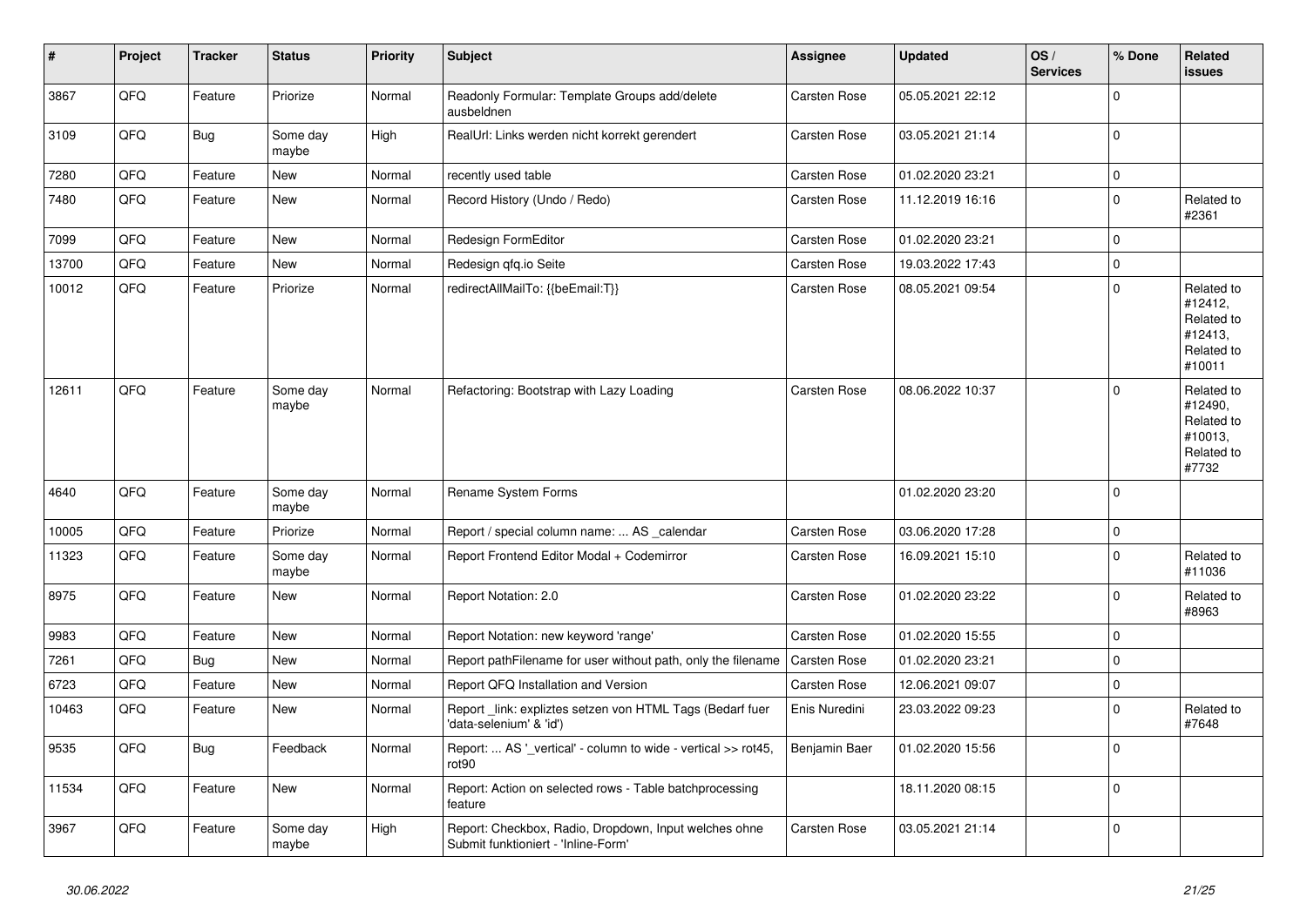| $\vert$ # | Project | <b>Tracker</b> | <b>Status</b>     | <b>Priority</b> | <b>Subject</b>                                                                                     | Assignee      | <b>Updated</b>   | OS/<br><b>Services</b> | % Done       | Related<br><b>issues</b> |
|-----------|---------|----------------|-------------------|-----------------|----------------------------------------------------------------------------------------------------|---------------|------------------|------------------------|--------------|--------------------------|
| 9052      | QFQ     | Feature        | Feedback          | High            | Report: CodeMirror with SQL Syntax Highlight in FE                                                 | Enis Nuredini | 08.06.2022 10:25 |                        | $\Omega$     |                          |
| 3991      | QFQ     | Feature        | Some day<br>maybe | Normal          | report: Columnname '_skipWrap' skips 'fbeg', 'fend'                                                | Carsten Rose  | 11.12.2019 16:03 |                        | $\Omega$     |                          |
| 14323     | QFQ     | <b>Bug</b>     | In Progress       | Normal          | Report: render=both single - no impact                                                             | Carsten Rose  | 19.06.2022 18:31 |                        | $\mathbf 0$  |                          |
| 4435      | QFQ     | Feature        | Some day<br>maybe | Normal          | Report: striptags - specify allowed tags                                                           |               | 01.02.2020 23:20 |                        | $\Omega$     |                          |
| 9811      | QFQ     | Feature        | New               | Normal          | Report: tag every n'th row                                                                         | Carsten Rose  | 01.02.2020 23:22 |                        | $\Omega$     |                          |
| 5345      | QFQ     | Feature        | New               | Normal          | Report: UPDATE / INSERT / DELETE statements should<br>trigger subqueries, depending on the result. | Carsten Rose  | 27.05.2020 16:11 |                        | $\Omega$     |                          |
| 5129      | QFQ     | Feature        | Some day<br>maybe | Normal          | Reports: SQL fuer x Achse und y Achse                                                              |               | 11.12.2019 16:02 |                        | $\Omega$     |                          |
| 9855      | QFQ     | <b>Bug</b>     | New               | Normal          | <b>Required Check</b>                                                                              |               | 01.02.2020 15:56 |                        | $\mathbf 0$  |                          |
| 4454      | QFQ     | <b>Bug</b>     | Some day<br>maybe | Normal          | Required Elements: multiple elements in a row - whole row<br>marked if only one input is empty.    | Benjamin Baer | 01.02.2020 23:20 |                        | $\Omega$     |                          |
| 14028     | QFQ     | Feature        | New               | Normal          | Required notification: visual nicer                                                                | Enis Nuredini | 28.05.2022 11:01 |                        | $\Omega$     |                          |
| 7921      | QFQ     | Feature        | Some day<br>maybe | Normal          | Rest API Export: URL kuerzer machen                                                                |               | 01.02.2020 23:19 |                        | $\Omega$     |                          |
| 9394      | QFQ     | Feature        | Priorize          | Normal          | REST: allow for non numerical ids in get requests                                                  | Carsten Rose  | 05.05.2021 22:10 |                        | $\Omega$     |                          |
| 12974     | QFQ     | Bug            | <b>New</b>        | High            | Sanitize Queries in Action-Elements                                                                | Carsten Rose  | 07.12.2021 17:19 |                        | $\Omega$     |                          |
| 5366      | QFQ     | Feature        | Priorize          | Normal          | Saving with keyboard shortcuts                                                                     | Benjamin Baer | 21.03.2022 09:47 |                        | $\Omega$     |                          |
| 5428      | QFQ     | Feature        | Some day<br>maybe | Normal          | secure thumbnail: late render on access.                                                           | Carsten Rose  | 01.02.2020 23:20 |                        | $\Omega$     |                          |
| 880       | QFQ     | Feature        | Some day<br>maybe | Urgent          | Security: PHP, SQL Injection, XSS                                                                  |               | 03.05.2021 21:14 |                        | $\mathbf 0$  | Related to<br>#14320     |
| 3727      | QFQ     | Feature        | New               | High            | Security: Session Hijacking erschweren                                                             | Carsten Rose  | 03.05.2021 21:14 |                        | $\mathbf{0}$ |                          |
| 11076     | QFQ     | Feature        | In Progress       | Normal          | SELECT  AS _websocket                                                                              | Carsten Rose  | 30.08.2020 17:49 |                        | $\Omega$     |                          |
| 7730      | QFQ     | Feature        | Priorize          | Normal          | SELECT Box: title in between                                                                       | Benjamin Baer | 01.02.2020 23:22 |                        | $\Omega$     |                          |
| 7519      | QFQ     | Feature        | New               | Normal          | Select: Multi                                                                                      | Carsten Rose  | 01.02.2020 23:22 |                        | $\Omega$     |                          |
| 7616      | QFQ     | Bug            | Priorize          | Normal          | Selectlist with Enum & Dynamic Update                                                              | Carsten Rose  | 01.02.2020 10:13 |                        | $\Omega$     |                          |
| 14227     | QFQ     | Feature        | New               | Normal          | Selenium Konkurrenz: cypress.io                                                                    | Enis Nuredini | 28.05.2022 11:02 |                        | $\Omega$     |                          |
| 13900     | QFQ     | Feature        | Priorize          | Normal          | Selenium: Check das Cookie/PDF funktioniert                                                        | Enis Nuredini | 25.03.2022 12:45 |                        | $\Omega$     |                          |
| 13899     | QFQ     | Bug            | ToDo              | Normal          | Selenium: zum laufen bringen                                                                       | Enis Nuredini | 25.03.2022 10:24 |                        | $\Omega$     |                          |
| 11080     | QFQ     | Feature        | New               | Normal          | Send MQTT messages                                                                                 | Carsten Rose  | 29.08.2020 19:49 |                        | $\Omega$     |                          |
| 7014      | QFQ     | <b>Bug</b>     | New               | Normal          | Sending invalid emails succeeds when<br>debug.redirectAllMailTo is set                             | Carsten Rose  | 01.02.2020 23:21 |                        | $\Omega$     |                          |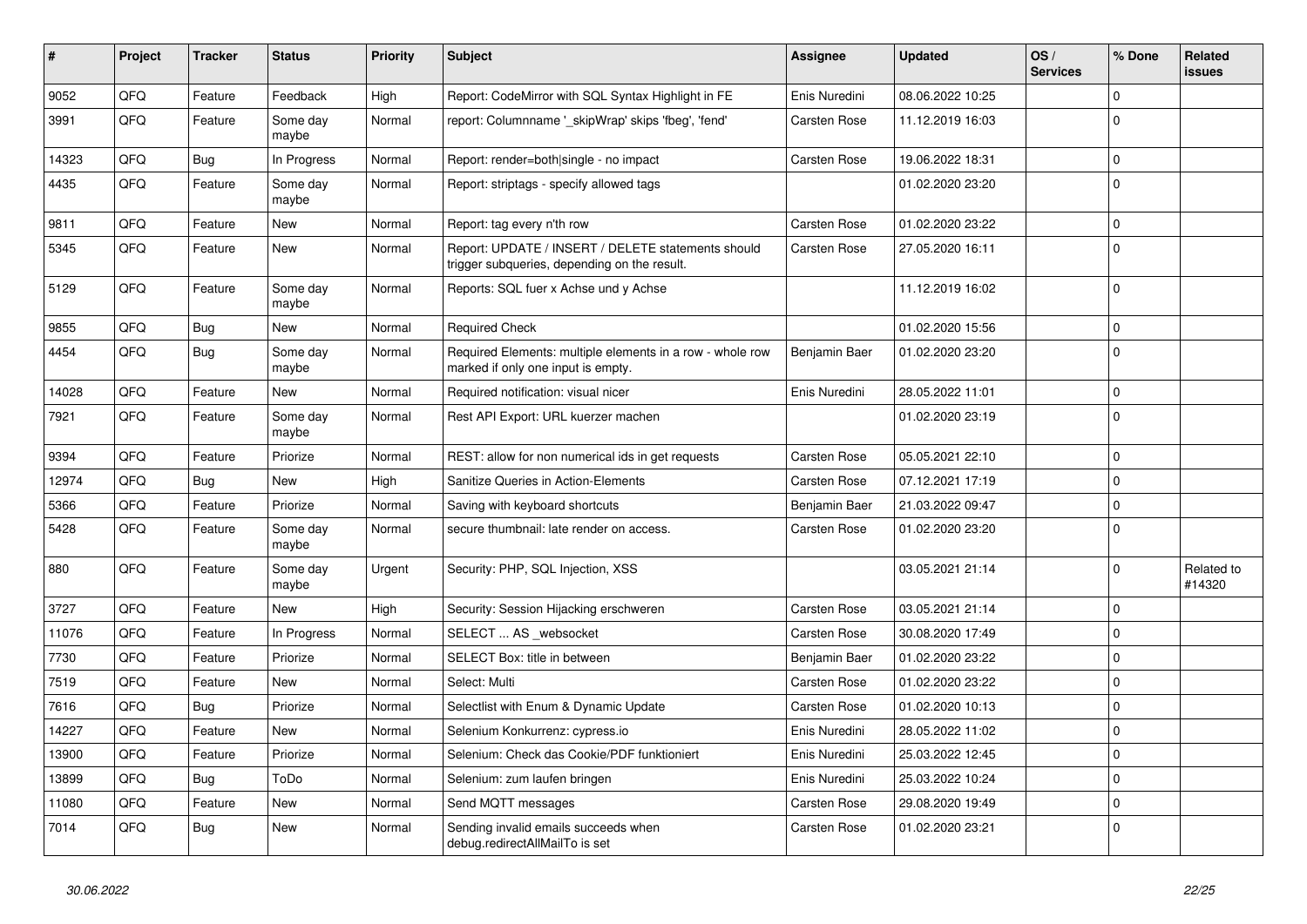| #     | Project    | <b>Tracker</b> | <b>Status</b>     | <b>Priority</b> | <b>Subject</b>                                                                                     | Assignee            | <b>Updated</b>   | OS/<br><b>Services</b> | % Done      | <b>Related</b><br><b>issues</b>               |
|-------|------------|----------------|-------------------|-----------------|----------------------------------------------------------------------------------------------------|---------------------|------------------|------------------------|-------------|-----------------------------------------------|
| 4956  | QFQ        | Feature        | Some day<br>maybe | Normal          | Sendmail: Benutzerdefinierte Headers                                                               | Carsten Rose        | 11.12.2019 16:02 |                        | $\Omega$    |                                               |
| 4551  | QFQ        | Feature        | Some day<br>maybe | Normal          | Set 'pills' via dynamicUpdate to show/hide/disabled                                                |                     | 01.02.2020 23:20 |                        | $\Omega$    | Related to<br>#3752                           |
| 8963  | QFQ        | Feature        | Priorize          | Normal          | Setting values in a store: flexible way                                                            | Carsten Rose        | 05.05.2021 22:10 |                        | $\Omega$    | Related to<br>#8975                           |
| 3537  | QFQ        | Feature        | Some day<br>maybe | Low             | SHOW COLUMNS FROM tableName - Extend '{{!'<br>definition                                           | Carsten Rose        | 11.12.2019 16:02 |                        | $\mathbf 0$ |                                               |
| 7107  | QFQ        | Feature        | Some day<br>maybe | Normal          | Showcase Registration Tool: Anmeldung / Administration :<br>Liste Anmeldungen / Emaileinaldung     | Carsten Rose        | 11.12.2019 16:01 |                        | $\mathbf 0$ |                                               |
| 9121  | QFQ        | <b>Bug</b>     | Priorize          | High            | sip links have r and __dbIndexData set                                                             | Carsten Rose        | 12.06.2021 10:41 |                        | $\Omega$    |                                               |
| 9707  | QFQ        | Feature        | <b>New</b>        | Normal          | SIP security: encode pageld and check pageld on decode                                             | Carsten Rose        | 01.02.2020 23:22 |                        | $\Omega$    |                                               |
| 12532 | QFQ        | Feature        | <b>New</b>        | High            | SIP-Parameter bei Seitenaufruf in Browser-Console<br>anzeigen                                      | Carsten Rose        | 07.12.2021 17:19 |                        | $\mathbf 0$ | Related to<br>#11893.<br>Related to<br>#14187 |
| 12512 | QFQ        | <b>Bug</b>     | <b>New</b>        | Normal          | Some MySQL Installation can't use 'stored procedures'                                              | Carsten Rose        | 19.03.2022 17:48 |                        | $\mathbf 0$ |                                               |
| 4442  | QFQ        | Feature        | Some day<br>maybe | Normal          | Special Column Name: link - new symbol G (Glyph) to<br>choose any available symbol                 |                     | 11.12.2019 16:02 |                        | $\Omega$    |                                               |
| 7683  | QFQ        | Feature        | <b>New</b>        | Normal          | Special column names in '{{ SELECT  AS _link }}' should<br>be detected                             | Carsten Rose        | 01.02.2020 23:21 |                        | $\Omega$    |                                               |
| 9928  | <b>OFO</b> | Feature        | Priorize          | Normal          | SpecialColumnName: a) Deprecated: ' AS "_+tag " ', b)<br>New: ' AS "_ <tag1><tag2>"'</tag2></tag1> | <b>Carsten Rose</b> | 01.02.2020 23:17 |                        | $\Omega$    | Related to<br>#9929                           |
| 8806  | QFQ        | Feature        | <b>New</b>        | Normal          | SQL Function nl2br                                                                                 | Carsten Rose        | 01.02.2020 23:22 |                        | $\mathbf 0$ |                                               |
| 12545 | QFQ        | <b>Bug</b>     | <b>New</b>        | Urgent          | sql.log not created / updated                                                                      | Carsten Rose        | 14.12.2021 16:02 |                        | $\mathbf 0$ |                                               |
| 4050  | QFQ        | Feature        | <b>New</b>        | Normal          | sql.log: 1) FormElement ID which causes a specific action,<br>2) Result in the same row.           | Carsten Rose        | 15.04.2020 11:35 |                        | $\mathbf 0$ | Related to<br>#5458                           |
| 12504 | QFQ        | Feature        | Priorize          | Normal          | sql.log: report fe.id                                                                              | Carsten Rose        | 05.05.2021 22:09 |                        | $\Omega$    |                                               |
| 3941  | QFQ        | Feature        | Some day<br>maybe | Normal          | sqlAfter: es sollten mehrere moeglich sein                                                         | Carsten Rose        | 11.12.2019 16:03 |                        | $\mathbf 0$ | Related to<br>#3942                           |
| 4026  | QFQ        | Feature        | Some day<br>maybe | Normal          | sqlLog.sql: log number of FE.id                                                                    | Carsten Rose        | 11.12.2019 16:03 |                        | $\Omega$    | Related to<br>#5458                           |
| 9129  | QFQ        | Feature        | New               | Normal          | sqlValidate: Message as notification, not as error                                                 | Carsten Rose        | 01.02.2020 23:22 |                        | $\Omega$    | Related to<br>#9128                           |
| 10081 | QFQ        | Bug            | New               | High            | Stale record lock after 'forbidden' character                                                      | <b>Carsten Rose</b> | 03.05.2021 21:12 |                        | $\mathbf 0$ | Related to<br>#10082,<br>Related to<br>#9789  |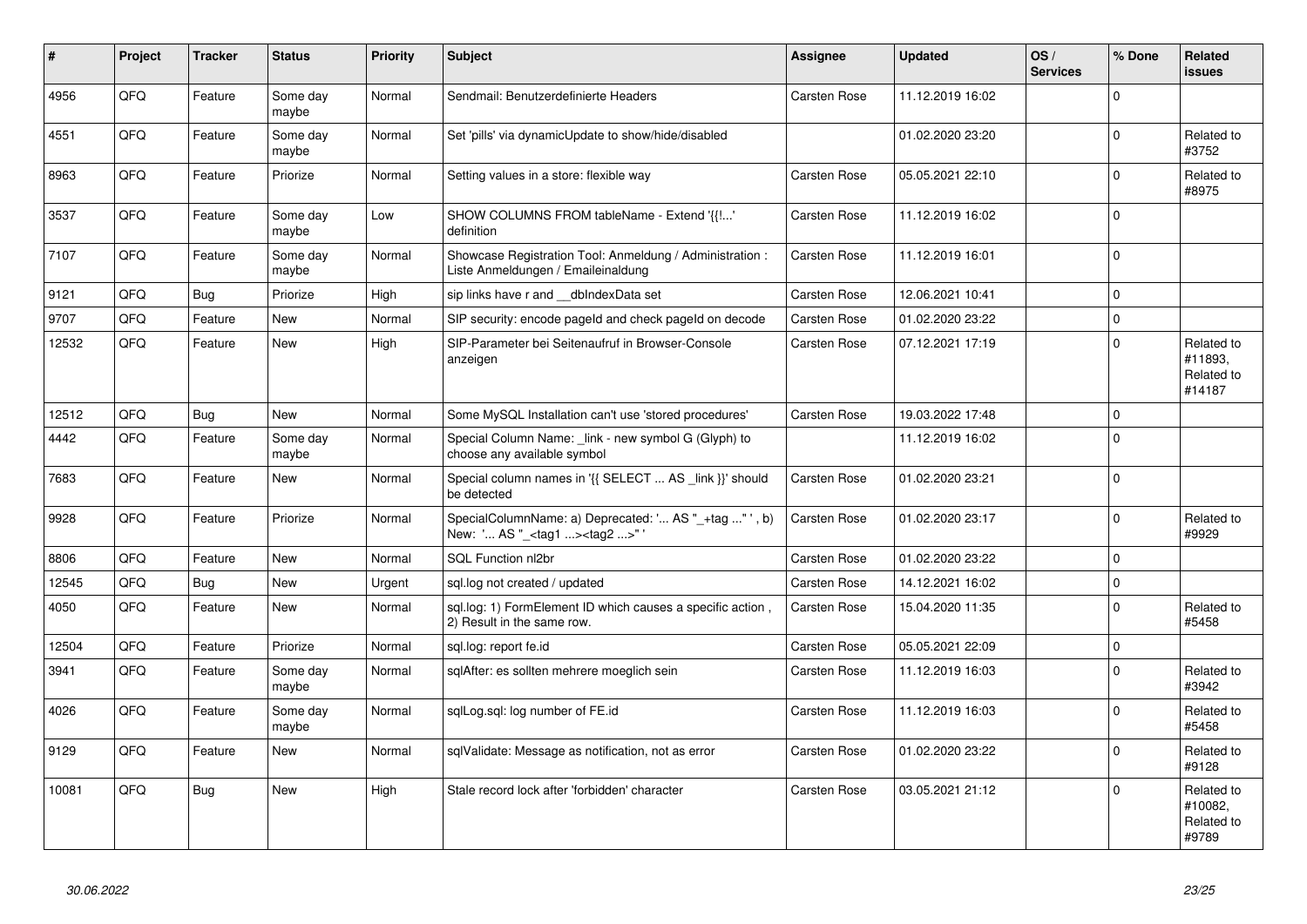| $\vert$ # | Project | <b>Tracker</b> | <b>Status</b>     | <b>Priority</b> | <b>Subject</b>                                                                                       | Assignee                                               | <b>Updated</b>   | OS/<br><b>Services</b> | % Done      | Related<br><b>issues</b>                      |                      |
|-----------|---------|----------------|-------------------|-----------------|------------------------------------------------------------------------------------------------------|--------------------------------------------------------|------------------|------------------------|-------------|-----------------------------------------------|----------------------|
| 9173      | QFQ     | Bug            | Priorize          | Urgent          | Stale Record Lock: Firefox                                                                           | Carsten Rose                                           | 03.05.2021 21:14 |                        | $\Omega$    | Related to<br>#9789                           |                      |
| 12413     | QFQ     | Feature        | <b>New</b>        | Normal          | STORE_TYPO3: enhance for {{be_users.email:T}},<br>{{fe users.email:T}}                               | Carsten Rose                                           | 03.05.2021 20:45 |                        | $\Omega$    | Related to<br>#12412,<br>Related to<br>#10012 |                      |
| 11775     | QFQ     | Feature        | <b>New</b>        | Normal          | Subrecord Tooltip pro Feld                                                                           | Carsten Rose                                           | 18.12.2020 15:22 |                        | $\mathbf 0$ | Related to<br>#11955                          |                      |
| 3432      | QFQ     | Feature        | <b>New</b>        | Normal          | subrecord: dynamicUpdate                                                                             | Carsten Rose                                           | 11.06.2020 21:10 |                        | $\pmb{0}$   | Related to<br>#5691                           |                      |
| 8187      | QFQ     | Feature        | New               | Normal          | Subrecord: enable/hide new button - make new/edit/delete<br>customizeable.                           | Carsten Rose                                           | 06.03.2021 18:44 |                        | $\pmb{0}$   | Related to<br>#11326                          |                      |
| 11955     | QFQ     | Feature        | New               | Normal          | subrecord: new title option to set <th> attributes - e.g. to<br/>customize tablesorter options.</th> | attributes - e.g. to<br>customize tablesorter options. | Carsten Rose     | 03.05.2021 20:47       |             | $\mathbf 0$                                   | Related to<br>#11775 |
| 12135     | QFQ     | Feature        | <b>New</b>        | Normal          | Subrecord: Notiz                                                                                     |                                                        | 24.04.2021 16:58 |                        | $\mathbf 0$ |                                               |                      |
| 7281      | QFQ     | Bug            | Some day<br>maybe | Normal          | Subrecords: on large screen separator line too short                                                 |                                                        | 01.02.2020 23:19 |                        | $\mathbf 0$ |                                               |                      |
| 7574      | QFQ     | <b>Bug</b>     | <b>New</b>        | Normal          | Substitute error: form element not reported / dont parse<br>Form.note                                | Carsten Rose                                           | 01.02.2020 23:21 |                        | $\Omega$    |                                               |                      |
| 12477     | QFQ     | Feature        | <b>New</b>        | Normal          | Support for refactoring: Form, FormElement, diverse<br>Tabellen/Spalten, tt-content Records          | Carsten Rose                                           | 03.05.2021 20:45 |                        | $\mathbf 0$ |                                               |                      |
| 12520     | QFQ     | Bug            | New               | Normal          | Switch FE User: still active even FE User session expired                                            | <b>Carsten Rose</b>                                    | 19.03.2022 17:48 |                        | $\mathbf 0$ |                                               |                      |
| 10114     | QFQ     | Feature        | <b>New</b>        | High            | Symbol (Link): 'G:' (Glyphicon) replaced by 'i:' (icon)                                              |                                                        | 07.12.2021 17:19 |                        | $\mathbf 0$ | Related to<br>#3797,<br>Related to<br>#4194   |                      |
| 4258      | QFQ     | Feature        | Some day<br>maybe | High            | <b>System Defaults: Forms</b>                                                                        | Carsten Rose                                           | 03.05.2021 21:14 |                        | $\mathbf 0$ |                                               |                      |
| 14304     | QFQ     | <b>Bug</b>     | New               | Normal          | table sorter view safer does not work                                                                | Carsten Rose                                           | 10.06.2022 11:49 |                        | $\pmb{0}$   |                                               |                      |
| 10745     | QFQ     | Feature        | Some day<br>maybe | Normal          | Tablesorter Excel Export                                                                             | Carsten Rose                                           | 16.09.2021 15:09 |                        | $\mathbf 0$ |                                               |                      |
| 9130      | QFQ     | Feature        | Some day<br>maybe | Normal          | tablesorter: Automatic Row numbering / Zeilenummer                                                   | Benjamin Baer                                          | 01.02.2020 23:22 |                        | 0           |                                               |                      |
| 11892     | QFQ     | Feature        | <b>New</b>        | Normal          | tablesorter: columns with links are hard to order - new<br>qualifier 'Y: <ord>'</ord>                | Enis Nuredini                                          | 23.03.2022 09:22 |                        | $\mathbf 0$ |                                               |                      |
| 12679     | QFQ     | Feature        | <b>New</b>        | Normal          | tablesorter: custom column width                                                                     | <b>Carsten Rose</b>                                    | 16.06.2021 11:10 |                        | $\mathbf 0$ |                                               |                      |
| 6970      | QFQ     | Feature        | Some day<br>maybe | Normal          | tablesorter: default fuer 'sortReset' aendern von 'Ctrl' zu 'Alt'                                    | Benjamin Baer                                          | 01.02.2020 23:21 |                        | $\pmb{0}$   |                                               |                      |